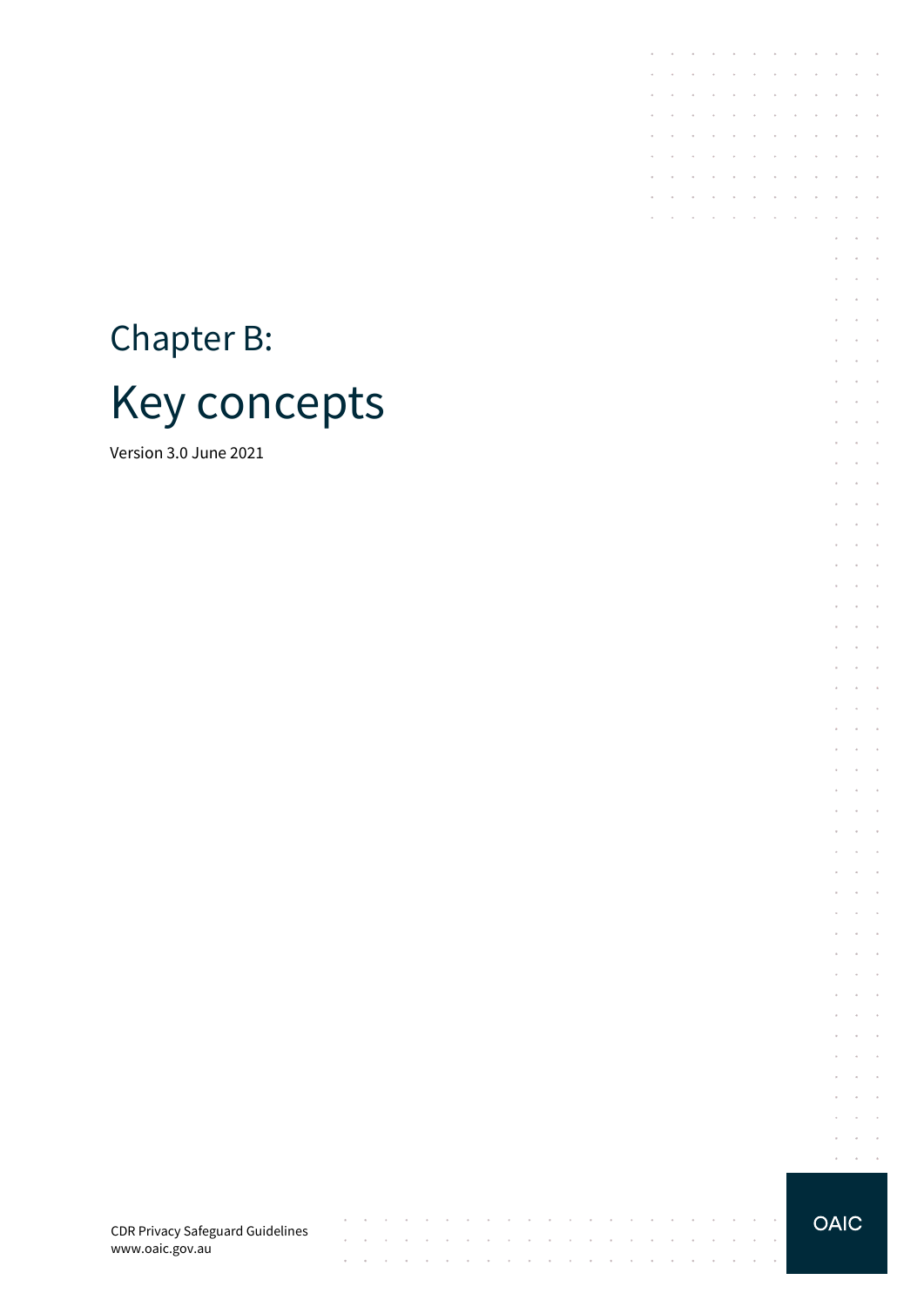## **Contents**

| <b>About this Chapter</b>                         | 4  |
|---------------------------------------------------|----|
| <b>Accredited data recipient</b>                  | 6  |
| <b>Accredited person</b>                          | 7  |
| Authorise, Authorisation                          | 7  |
| <b>CDR</b> data                                   | 8  |
| Derived CDR data                                  | 8  |
| <b>CDR</b> participant                            | 8  |
| <b>CDR</b> policy                                 | 8  |
| <b>CDR</b> receipt                                | 9  |
| <b>CDR</b> regime                                 | 9  |
| Collect                                           | 9  |
| Consent                                           | 9  |
| Collection consent                                | 10 |
| Use consent                                       | 10 |
| AP disclosure consent                             | 10 |
| Direct marketing consent                          | 10 |
| De-identification consent                         | 11 |
| Consumer, CDR consumer or 'eligible' CDR consumer | 11 |
| Reasonably identifiable                           | 12 |
| Relates to                                        | 13 |
| Associate                                         | 13 |
| Eligible CDR consumer                             | 14 |
| Consumer dashboard, or dashboard                  | 15 |
| Consumer data request                             | 15 |
| Direct request service                            | 16 |
| Accredited person request service                 | 16 |
| Valid request                                     | 16 |
| <b>CDR Rules</b>                                  | 17 |
| Current                                           | 17 |
| Current consent                                   | 17 |
| Current authorisation                             | 18 |
| <b>Consumer Experience Guidelines</b>             | 18 |
| Data holder                                       | 19 |
| Earliest holding day                              | 20 |
| Data minimisation principle                       | 20 |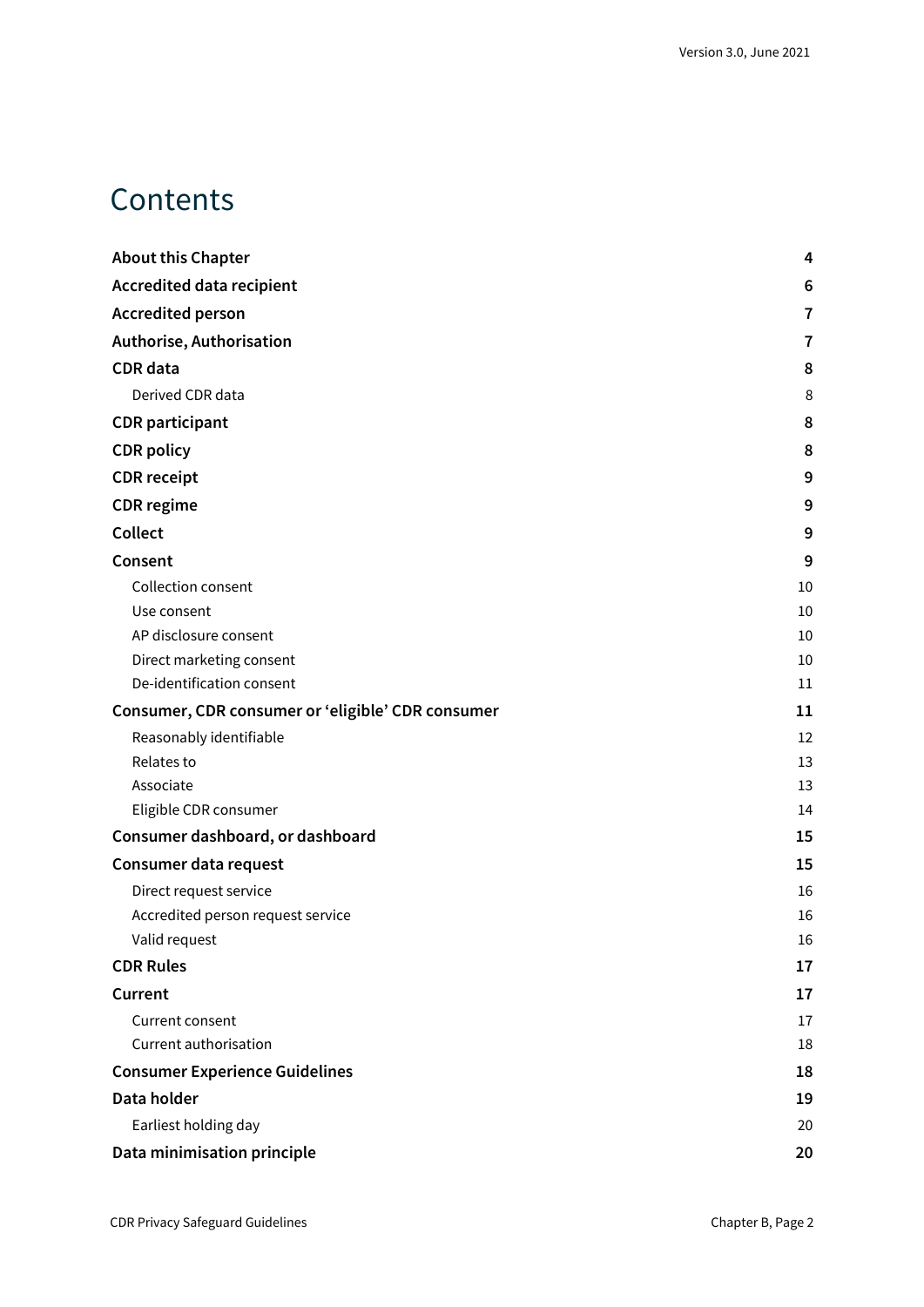| Data standards                                                           | 21 |
|--------------------------------------------------------------------------|----|
| <b>Consumer Experience Standards</b>                                     | 21 |
| Designated gateway                                                       | 22 |
| <b>Designation instrument</b>                                            | 22 |
| <b>Disclosure</b>                                                        | 22 |
| Eligible                                                                 | 23 |
| General research                                                         | 23 |
| <b>Holds</b>                                                             | 23 |
| <b>Outsourced service provider</b>                                       | 24 |
| CDR outsourcing arrangement                                              | 24 |
| <b>Purpose</b>                                                           | 25 |
| Reasonable, Reasonably                                                   | 25 |
| Reasonable steps                                                         | 26 |
| <b>Redundant data</b>                                                    | 26 |
| Required consumer data                                                   | 26 |
| Required or authorised by an Australian law or by a court/tribunal order | 27 |
| Australian law                                                           | 27 |
| Court/tribunal order                                                     | 27 |
| Required                                                                 | 27 |
| Authorised                                                               | 28 |
| Required or authorised to use or disclose CDR data under the CDR Rules   | 28 |
| Required                                                                 | 28 |
| Authorised                                                               | 29 |
| <b>Required product data</b>                                             | 29 |
| Service data                                                             | 29 |
| <b>Use</b>                                                               | 30 |
| Voluntary consumer data                                                  | 30 |
| Voluntary product data                                                   | 31 |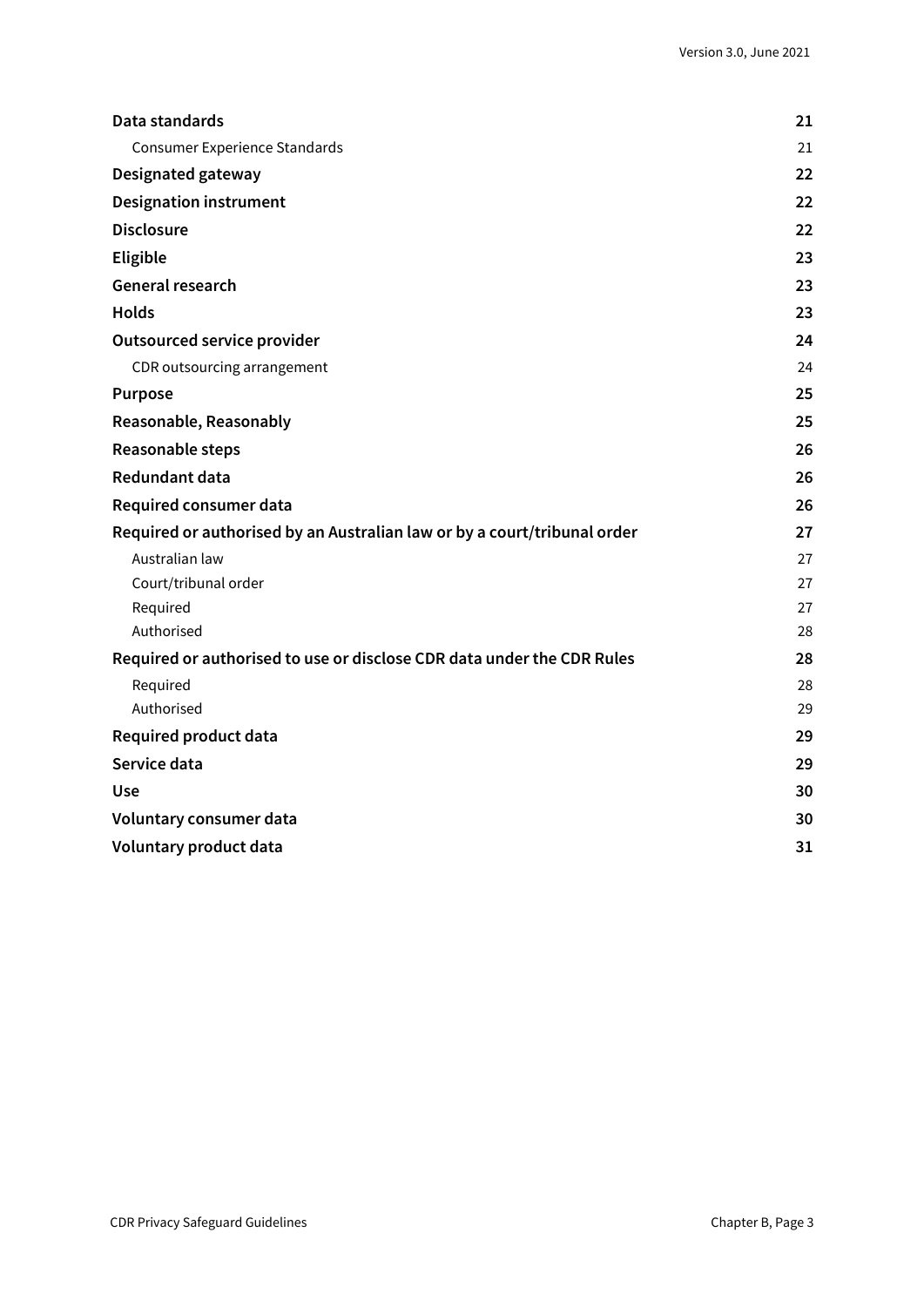## <span id="page-3-0"></span>**About this Chapter**

- $B.1$ This Chapter outlines some key words and phrases that are used in the privacy safeguards and consumer data rules (CDR Rules).
- $B.2$ The example below outlines a key information flow in the CDR regime and demonstrates the operation of several key concepts in the CDR regime.
- $B.3$ Further information regarding the underlined terms can be found within this Chapter under the corresponding heading.

### **Key concepts in the CDR regime explained**



#### **Accredited persons**

Meadow Bank wants to receive CDR data to provide products or services to consumers under the CDR regime, so it applies to the ACCC (the Data Recipient Accreditor)<sup>1</sup> to become accredited. The ACCC is satisfied that Meadow Bank meets the accreditation criteria under the CDR Rules and grants accreditation. Meadow Bank is therefore an **accredited person** and is allowed to receive CDR data under the CDR regime.



#### **CDR data**

Carly is a customer of Sunny Bank, but is interested in what alternative credit card rates Meadow Bank could provide. Carly has an existing credit card, and provides Meadow Bank with a valid request (with her consent) to collect her account numbers, balances and features from Sunny Bank and use that information for the purposes of comparing credit card rates. Account numbers, balances, and features fall into a class of information set out in the designation instrument for the banking sector, $<sup>2</sup>$  and are therefore</sup> **CDR data**.

*cont*

<sup>&</sup>lt;sup>1</sup> See paragraph B.9.

<sup>&</sup>lt;sup>2</sup> Section 56AI(1) of the Competition and Consumer Act. The Consumer Data Right (Authorised Deposit-Taking Institutions) Designation 2019 sets out the classes of information that are subject to the CDR regime, the persons who hold this information and will be required or authorised to transfer the information under the regime, and the earliest date that the information must have begun to be held to be subject to the CDR regime.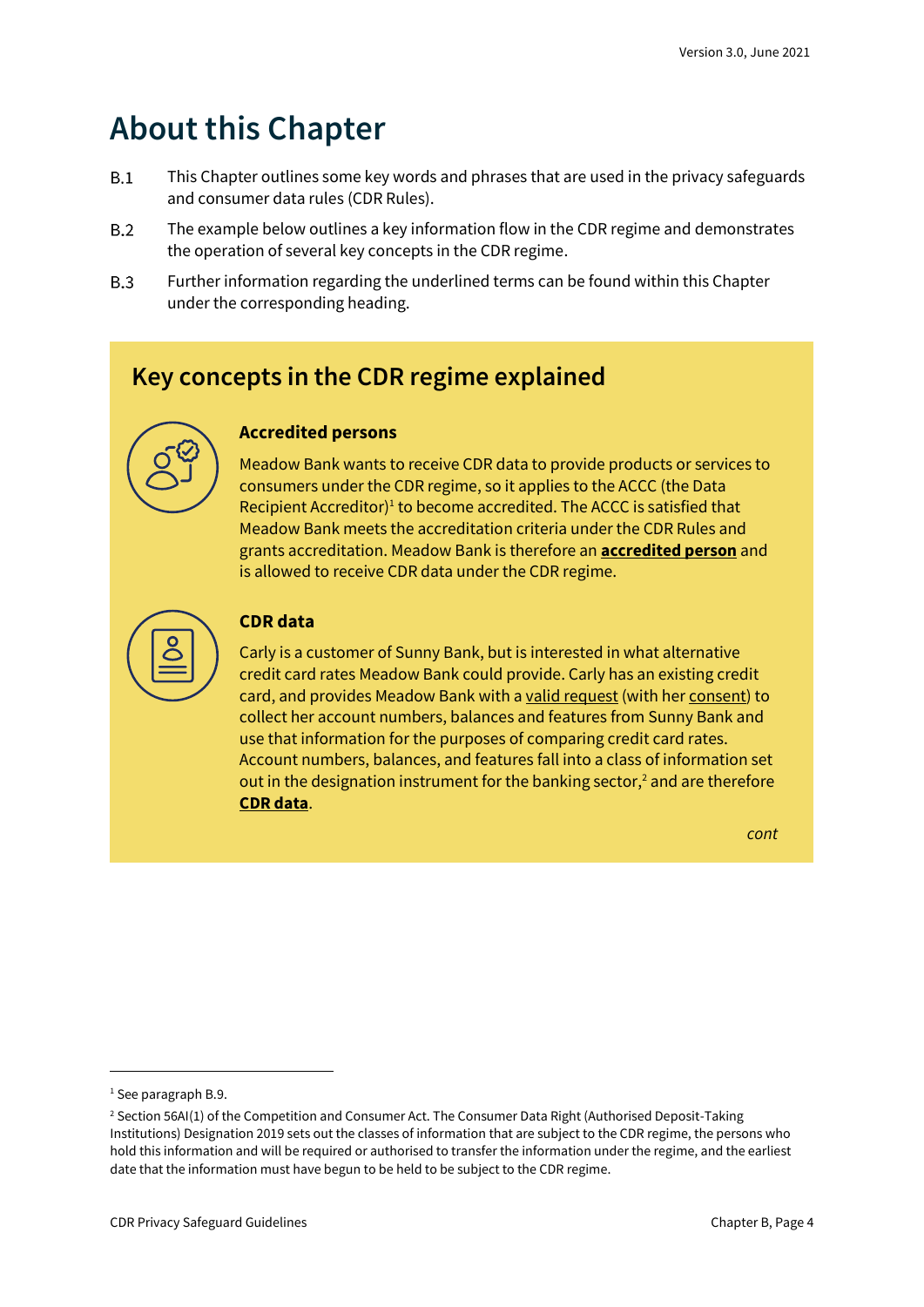

#### **Data holders**

Sunny Bank is a **data holder**. This is because:

- Carly's CDR data is within a class of information specified in the designation instrument for the banking sector
- Carly's CDR data is held by Sunny Bank on or after the earliest holding  $day<sup>3</sup>$
- Sunny Bank is not a designated gateway for the data, and
- Sunny Bank is an authorised deposit-taking institution (one of the categories specified in s 56AJ(1)(d) of the Competition and Consumer Act).<sup>4</sup>



#### **CDR consumers**

Carly is a **CDR consumer for CDR data** because:

- The CDR data relates to Carly because it is about her credit card
- The CDR data is held by a data holder (Sunny Bank), being one of the entity types listed in  $s$  56AI(3)(b),<sup>5</sup> and
- Carly is identifiable or reasonably identifiable from the CDR data.<sup>6</sup>

*cont*

<sup>3</sup> For the banking sector, 1 January 2017 is the 'earliest holding day' specified in the designation instrument: s 5(3) of the Consumer Data Right (Authorised Deposit-Taking Institutions) Designation 2019. See paragraphs B.103 to B.104 for further information.

<sup>4</sup> Sunny Bank is an authorised-deposit taking institution, which has been specified as a relevant class of persons in the designation instrument for the banking sector (the Consumer Data Right (Authorised Deposit-Taking Institutions) Designation 2019).

<sup>&</sup>lt;sup>5</sup> See paragraph B.43 for further information.

<sup>6</sup> Section 56AI(3) of the Competition and Consumer Act.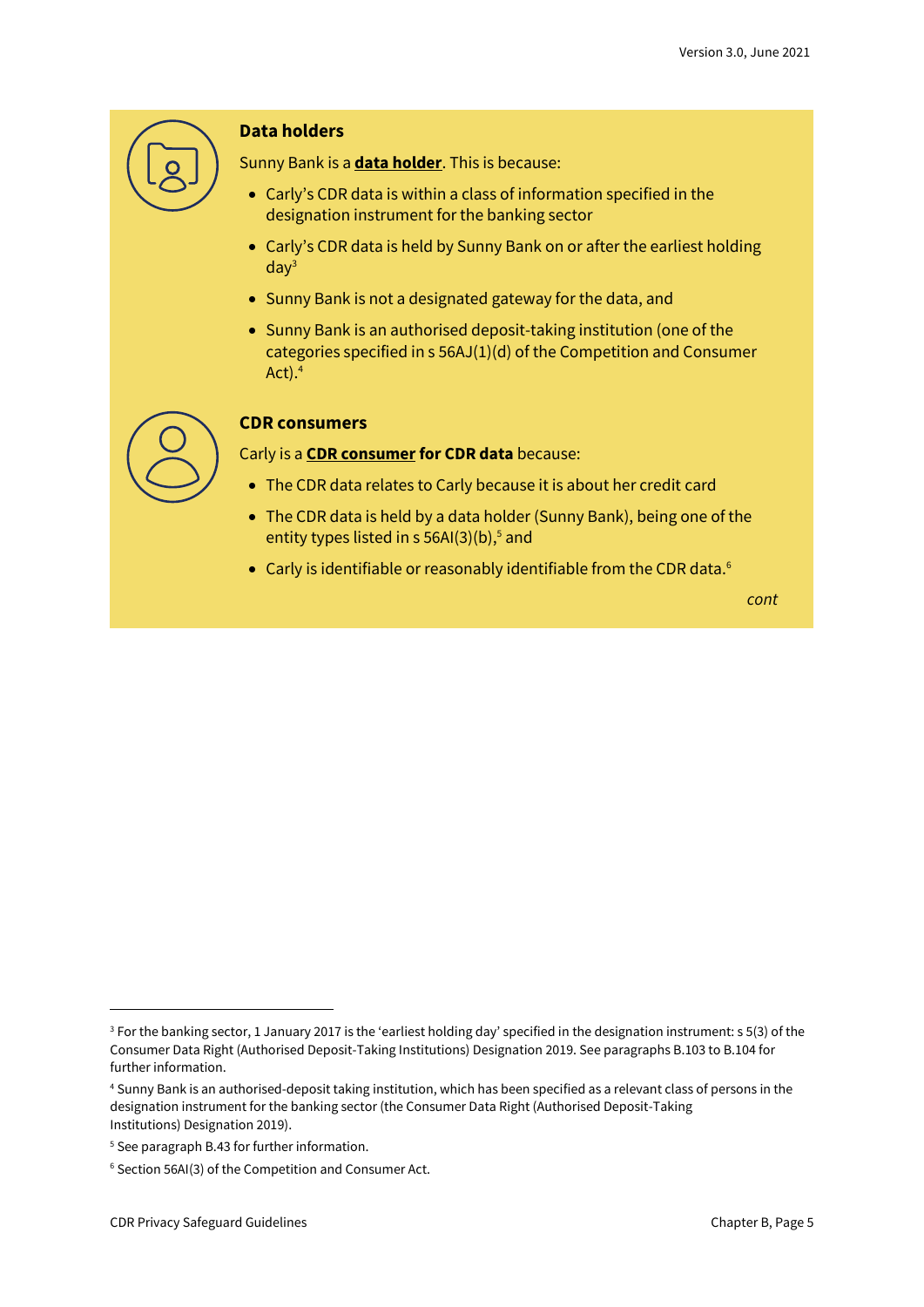

#### **Accredited data recipients**

Meadow Bank, as an accredited person, makes a consumer data request on Carly's behalf by asking Sunny Bank to disclose Carly's CDR data. Sunny Bank asks Carly to authorise the disclosure of her CDR data to Meadow Bank.

Upon receiving **authorisation** from Carly to do so, Sunny Bank discloses Carly's CDR data to Meadow Bank.

Following receipt of Carly's data from Sunny Bank, Meadow Bank is now an **accredited data recipient** of CDR data. This is because Meadow Bank:

- is an accredited person
- has been disclosed CDR data from a data holder (Sunny Bank) under the CDR Rules
- holds that CDR data, and
- does not hold that CDR data as a data holder or designated gateway.<sup>7</sup>



#### **Consumer dashboards**

Given that Meadow Bank has made a consumer data request on Carly's behalf, Meadow Bank provides Carly with a **consumer dashboard**. <sup>8</sup> A consumer dashboard is an online service that allows Carly to manage and view details about her consent.

Upon receiving the consumer data request from Meadow Bank, Sunny Bank also provides Carly with a consumer dashboard that will allow Carly to manage and view details about her authorisation.<sup>9</sup>

## <span id="page-5-0"></span>**Accredited data recipient**

 $B.4$ A person is an 'accredited data recipient' of a consumer's CDR data if the person:

- is an accredited person (see paragraphs B.7 to B.11 below)
- was disclosed CDR data from a CDR participant under the CDR Rules $^{10}$
- holds that CDR data (or has another person hold that CDR data on their behalf), and

<sup>&</sup>lt;sup>7</sup> Section 56AK of the Competition and Consumer Act.

<sup>8</sup> CDR Rule 1.14(1)(a).

<sup>9</sup> CDR Rule 1.15(1)(a).

<sup>&</sup>lt;sup>10</sup> If an accredited person is disclosed CDR data otherwise than in accordance with the CDR Rules (for instance, outside the CDR system), they will not become an 'accredited data recipient' for that CDR data.

In this situation, the *Privacy Act 1988* and the Australian Privacy Principles would apply (to the extent the CDR data is personal information, and where the accredited person is an APP entity). Note: Small business operators accredited under the CDR system are APP entities in relation to information that is personal information but is not CDR data. See s 6E(1D) of the Privacy Act.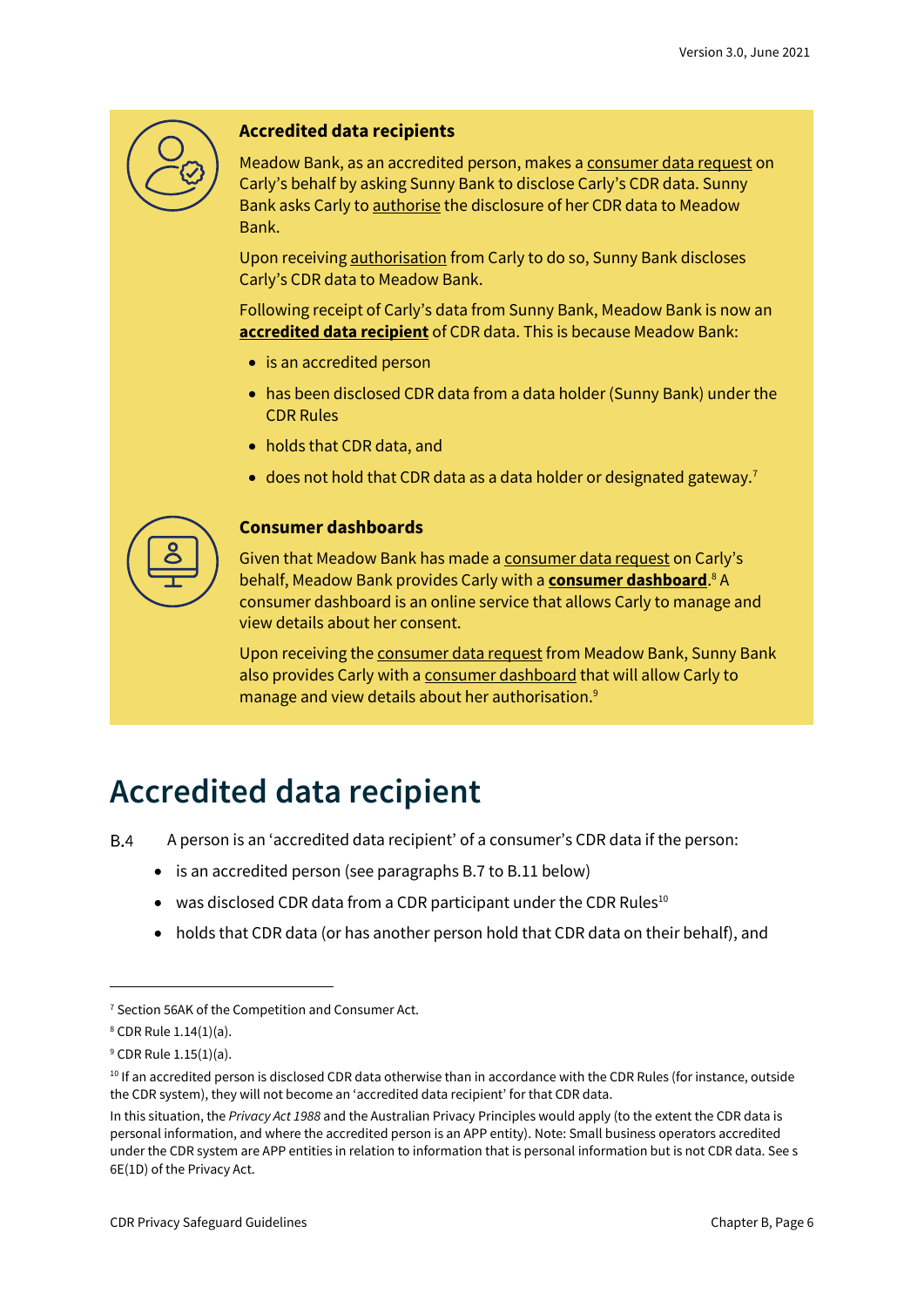- does not hold that CDR data as a data holder or designated gateway.<sup>11</sup>
- $B.5$ Accredited persons should be aware that where they are seeking consent from a consumer to collect, use or disclose CDR data, and the CDR data is yet to be collected, they are not yet an accredited data recipient of the CDR data.
- For an illustration of how and when an accredited person becomes an accredited data **B.6** recipient of CDR data, see the example under paragraph B.3.

### <span id="page-6-0"></span>**Accredited person**

- An 'accredited person' is a person who has been granted accreditation by the Data  $B.7$ Recipient Accreditor.<sup>12</sup>
- **B.8** In the banking sector, an example of an accredited person could be a bank, a FinTech or other business that wishes to provide a good or service using CDR data from the banking sector. This is demonstrated by the example under paragraph B.3.
- **B.9** The Data Recipient Accreditor is the Australian Competition and Consumer Commission  $(ACCC).<sup>13</sup>$
- $B.10$ To be granted an accreditation, the person must satisfy the accreditation criteria in Part 5 of the CDR Rules.
- $B.11$ A data holder may be accredited under the CDR system, and therefore be both a data holder and an accredited person.

## <span id="page-6-1"></span>**Authorise, Authorisation**

- An authorisation must meet the requirements set out in the CDR Rules, and be sought in **B.12** accordance with the data standards. 14
- **B** 13 Data holders must ask the consumer to authorise the disclosure of their CDR data to an accredited person before disclosing CDR data to the relevant accredited person.
- **B.14** For the banking sector, for requests that relate to joint accounts, in some cases, the data holder might need to seek an authorisation (known as an 'approval') from the other joint account holder/s. 15
- **B.15** For further information, see th[e Guide to privacy for data holders.](https://www.oaic.gov.au/consumer-data-right/guidance-and-advice/guide-to-privacy-for-data-holders/#authorisation) See also the example under paragraph B.3 to understand at which point a data holder must seek authorisation from the consumer to disclose CDR data.

<sup>&</sup>lt;sup>11</sup> Section 56AK of the Competition and Consumer Act.

<sup>&</sup>lt;sup>12</sup> Section 56CA(1) of the Competition and Consumer Act.

<sup>&</sup>lt;sup>13</sup> The ACCC has been appointed as the Data Recipient Accreditor by the Minister under s 56CG of the Competition and Consumer Act.

<sup>&</sup>lt;sup>14</sup> CDR Rule 4.5. See Division 4.4 of the CDR Rules for the requirements for asking a consumer to give or amend an authorisation.

<sup>&</sup>lt;sup>15</sup> Depending on which 'disclosure option' (i.e. pre-approval or co-approval option) has been selected by the joint account holders through the joint account management service: cl 4.5 and 4.6 of Schedule 3 to the CDR Rules. See subdivision 4.3.2 of Schedule 3 to the CDR Rules, which sets out how consumer data requests to data holders that relate to joint accounts are handled in the CDR regime.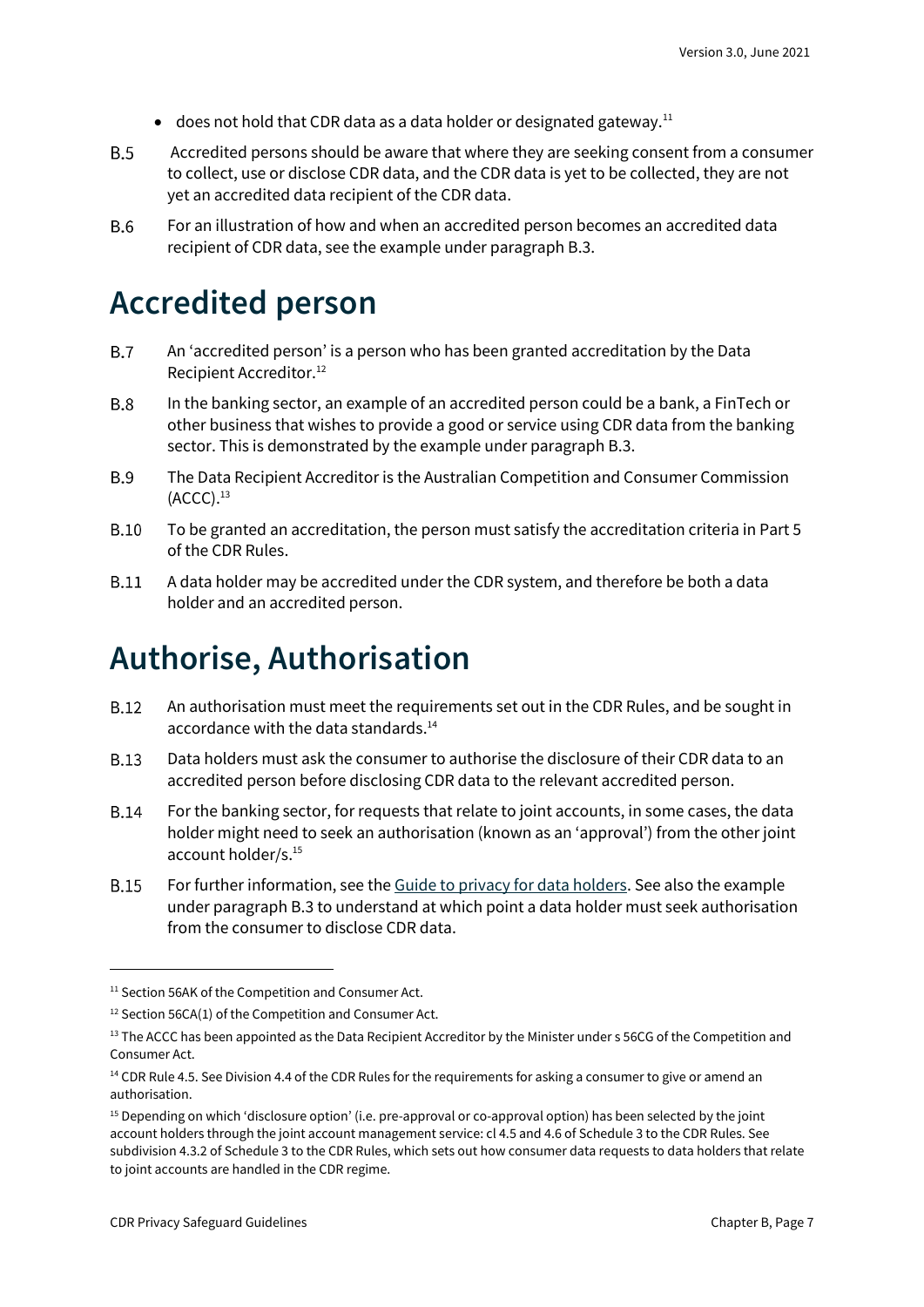## <span id="page-7-0"></span>**CDR data**

- $B.16$ 'CDR data' is information that is:
	- within a class of information specified in the designation instrument for each sector,<sup>16</sup> or
	- derived from the above information ('derived CDR data').<sup>17</sup>

### **Derived CDR data**

- <span id="page-7-1"></span>**B.17** 'Derived CDR data' is data that has been wholly or partly derived from CDR data, or data derived from previously derived data.<sup>18</sup> This means data derived from 'derived CDR data' is also 'derived CDR data'.
- **B.18** 'Derived' takes its ordinary meaning. This is because 'derived' is not defined in the Competition and Consumer Act or the *Privacy Act 1988* (the Privacy Act).

## <span id="page-7-2"></span>**CDR participant**

**B.19** A 'CDR participant' is a data holder, or an accredited data recipient, of CDR data.<sup>19</sup>

## <span id="page-7-3"></span>**CDR policy**

- A 'CDR policy' is a document that provides information to consumers about how CDR data is managed and how they can make an inquiry or a complaint. The policy must be developed and maintained by entities in accordance with Privacy Safeguard 1 and CDR Rule 7.2.
- The CDR policy must be a separate document to an entity's privacy policy. For further information on the suggested process for developing a CDR policy and the minimum requirements for what must be included, see [Chapter 1 \(Privacy Safeguard 1\)](https://www.oaic.gov.au/consumer-data-right/cdr-privacy-safeguard-guidelines/chapter-1-privacy-safeguard-1-open-and-transparent-management-of-cdr-data/) and the Guide [to developing a CDR policy.](https://www.oaic.gov.au/consumer-data-right/guidance-and-advice/guide-to-developing-a-cdr-policy/)

<sup>&</sup>lt;sup>16</sup> Section 56AI(1) of the Competition and Consumer Act. The Consumer Data Right (Authorised Deposit-Taking Institutions) Designation 2019 sets out the classes of information that are subject to the CDR regime, the persons who hold this information and will be required or authorised to transfer the information under the regime, and the earliest date that the information must have begun to be held to be subject to the CDR regime. The designation instrument for the banking sector is availabl[e here.](https://www.legislation.gov.au/Details/F2019L01153)

<sup>&</sup>lt;sup>17</sup> Section 56AI(1) of the Competition and Consumer Act. The Consumer Data Right (Authorised Deposit-Taking Institutions) Designation 2019 (availabl[e here](https://www.legislation.gov.au/Details/F2019L01153)) excludes 'materially enhanced information' from the class of information about the use of a product. However, 'materially enhanced information' is nonetheless CDR data (as it is data derived from a specified class of information in the relevant designation instrument). For further information, see the Explanatory Statement to the Designation Instrument (availabl[e here](https://www.legislation.gov.au/Details/F2019L01153/Explanatory%20Statement/Text)) as well as the explanation of 'voluntary consumer data' in this Chapter.

<sup>&</sup>lt;sup>18</sup> Section 56AI(2) of the Competition and Consumer Act.

<sup>19</sup> Section 56AL(1) of the Competition and Consumer Act.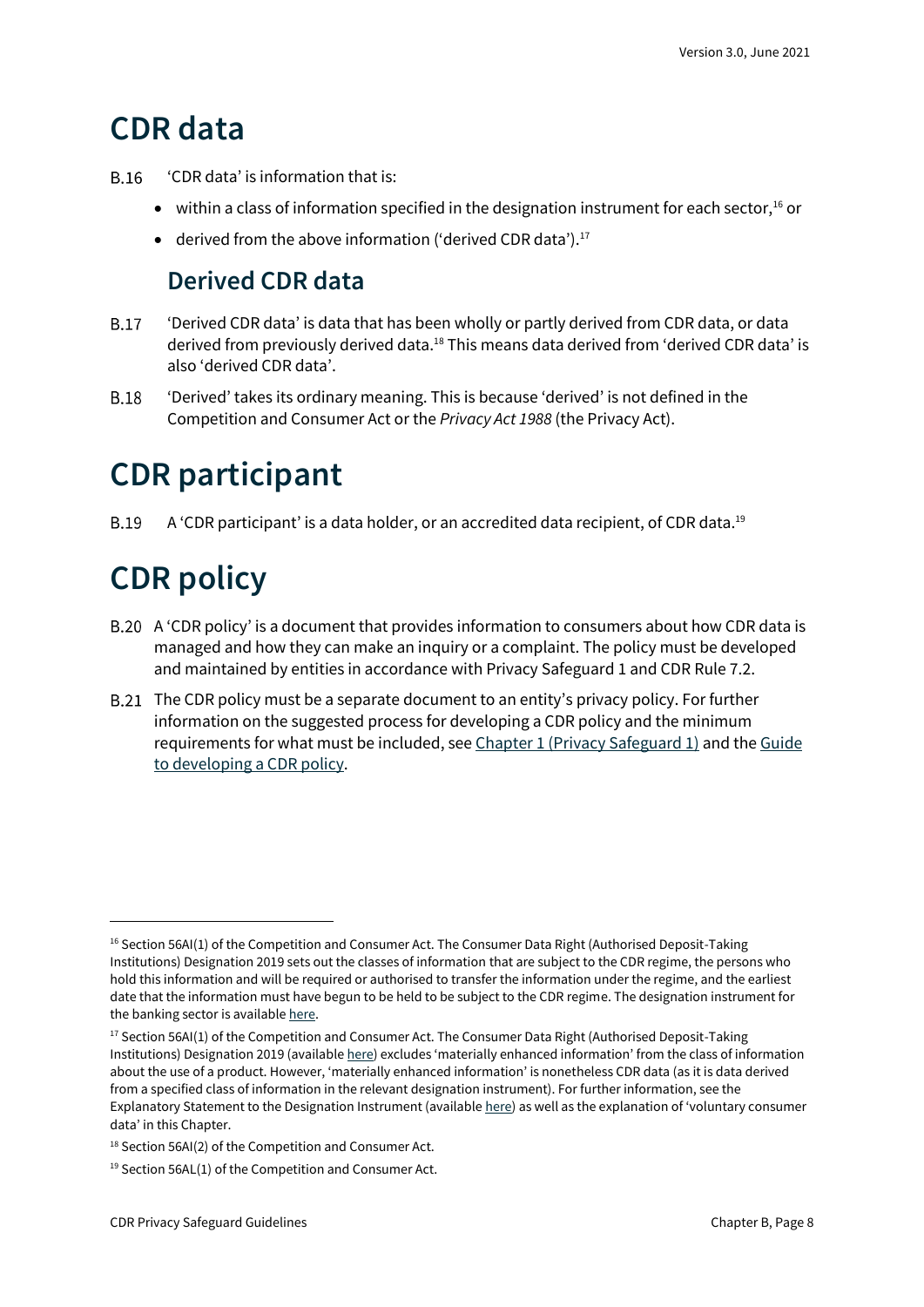## <span id="page-8-0"></span>**CDR receipt**

- $B.22$ A 'CDR receipt' is a notice given by an accredited person to a CDR consumer who has provided, amended or withdrawn a consent.<sup>20</sup>
- **B.23** CDR receipts must be given in accordance with CDR Rule 4.18.

## <span id="page-8-1"></span>**CDR regime**

- **B.24** The 'CDR regime' was enacted by the *Treasury Laws Amendment (Consumer Data Right) Act 2019* to insert a new Part IVD into the Competition and Consumer Act.
- **B.25** The CDR regime includes the CDR Rules, privacy safeguards, data standards, designation instruments, and any regulations made in respect of the provisions in the Competition and Consumer Act.

## <span id="page-8-2"></span>**Collect**

- B.26 'Collect' is not defined in the Competition and Consumer Act or the Privacy Act.
- **B.27** Under the CDR regime 'collect' has its ordinary, broad meaning (as it does under the Privacy Act). The concept of 'collection' applies broadly, and includes gathering, acquiring or obtaining CDR data by any means including from individuals and other entities.
- **B.28** Section 4(1) of the Competition and Consumer Act, provides that a person 'collects' information only if the person collects the information for inclusion in:
	- a record (within the meaning of the Privacy Act), or
	- a generally available publication (within the meaning of the Privacy Act).<sup>21</sup>

### <span id="page-8-3"></span>**Consent**

**B.29** Consent is the:

- only basis on which an accredited person may collect CDR data,<sup>22</sup> and
- primary basis on which an accredited data recipient of particular CDR data may use and disclose CDR data. 23

<sup>20</sup> CDR Rule 4.18(1).

 $21$  'Record' is defined in s 6(1) of the Privacy Act to include a document or an electronic or other device, with certain exclusions. 'Generally available publication' is defined in s 6(1) of the Privacy Act to include certain publications that are, or will be, generally available to members of the public whether or not published in print, electronically or any other form and whether or not available on the payment of a fee.

 $22$  See Chapter 3 (Privacy Safeguard 3) for information on seeking to collect of CDR data.

<sup>&</sup>lt;sup>23</sup> See Chapter 6 (Privacy Safeguard 6), Chapter 7 (Privacy Safeguard 7), Chapter 8 (Privacy Safeguard 8) and Chapter 9 (Privacy Safeguard 9) for information regarding use or disclosure of CDR data.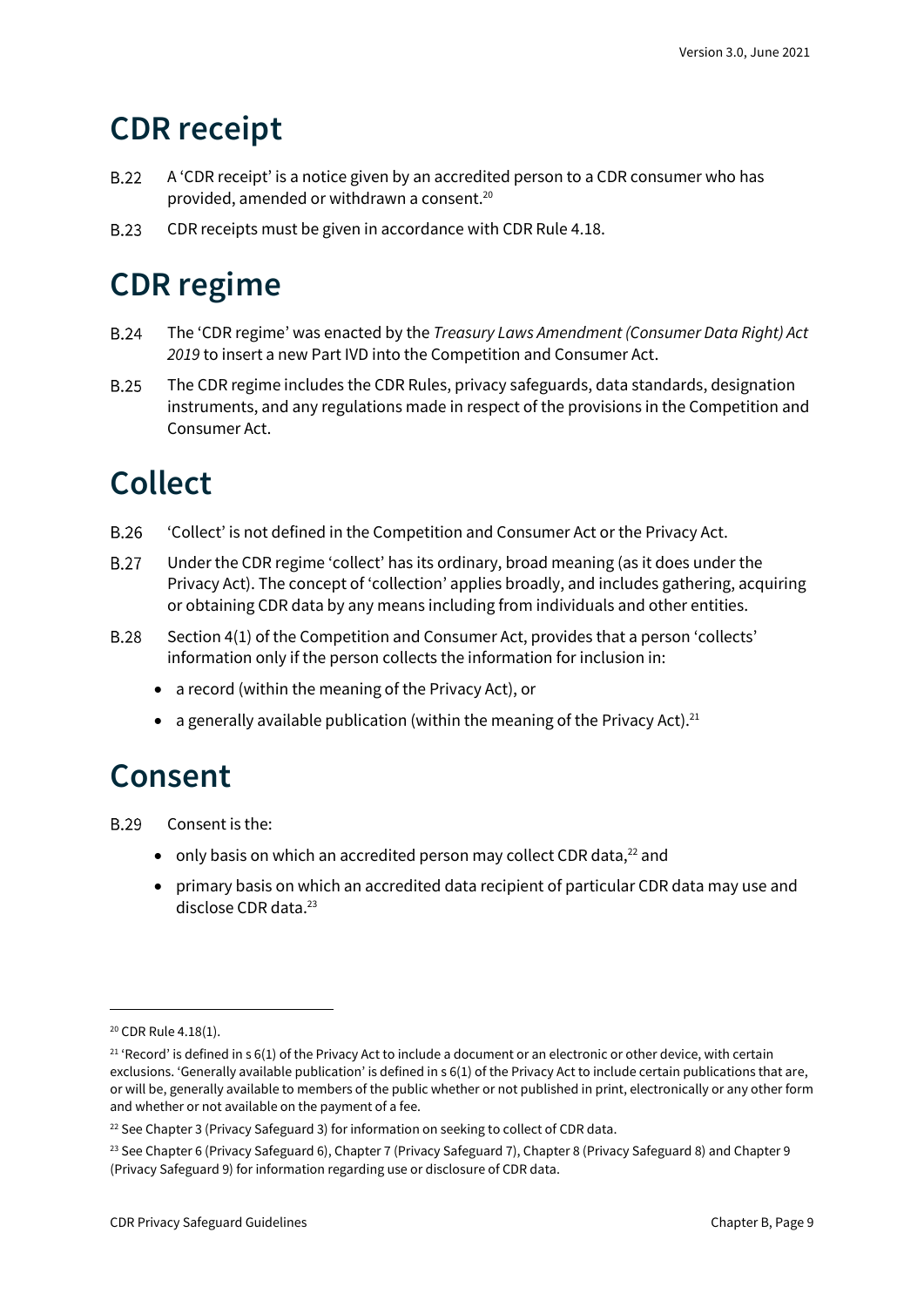- **B.30** The CDR regime sets out specific categories of consents that an accredited person may seek from a consumer. These are set out in CDR Rule 1.10A and outlined below in paragraphs B.33-B.41.
- Consent must meet the requirements set out in the CDR Rules.<sup>24</sup> **B.31**
- <span id="page-9-0"></span>**B.32** For further information, including the requirements which an accredited person must comply with when asking a consumer to give or amend a consent, se[e Chapter C \(Consent\).](https://www.oaic.gov.au/consumer-data-right/cdr-privacy-safeguard-guidelines/chapter-c-consent-the-basis-for-collecting-and-using-cdr-data)

### **Collection consent**

<span id="page-9-1"></span>**B.33** A collection consent is a consent given by a consumer for an accredited person to collect particular CDR data from a data holder or accredited data recipient of that CDR data.<sup>25</sup>

#### **Use consent**

- **B.34** A use consent is a consent given by a consumer for an accredited data recipient of particular CDR data to use that CDR data in a particular way, for example to provide goods or services requested by the consumer.<sup>26</sup>
- **B.35** A use consent includes a direct marketing consent for an accredited data recipient to use CDR data for the purposes of direct marketing, and a de-identification consent (as outlined in paragraph B.40 below).

#### **AP disclosure consent**

<span id="page-9-2"></span>**B.36** An AP disclosure consent is a consent given by a consumer for an accredited data recipient of particular CDR data to disclose that CDR data to an accredited person in response to a consumer data request.<sup>27</sup>

#### **Direct marketing consent**

- <span id="page-9-3"></span>**B.37** A direct marketing consent is a consent given by a consumer for an accredited data recipient of particular CDR data to use or disclose CDR data for the purposes of direct marketing.<sup>28</sup>
- **B.38** A direct marketing consent for an accredited data recipient to use CDR data for the purposes of direct marketing is a form of 'use consent'.

<sup>&</sup>lt;sup>24</sup> The requirements that an accredited person must comply with when asking for consent are contained in Division 4.3 of the CDR Rules. The specific requirements differ depending on which type of consent is being sought.

<sup>&</sup>lt;sup>25</sup> CDR Rules  $1.10A(1)(a)$  and  $1.10A(2)(a)$ .

<sup>26</sup> CDR Rules 1.10A(1)(b) and 1.10A(2)(b).

<sup>&</sup>lt;sup>27</sup> CDR Rules  $1.10(1)(c)(i)$  and  $1.10A(2)(e)$ . CDR Rule 7.5A prohibits an accredited person from disclosing CDR data to another accredited person under an AP disclosure consent until the earlier of 1 July 2021 or the making of a relevant consumer experience data standard. In practice, there is limited utility in seeking an AP disclosure consent until disclosures under AP disclosure consents are authorised in the CDR regime.

<sup>&</sup>lt;sup>28</sup> CDR Rules  $1.10A(1)(d)$  and  $1.10A(2)(c)$ .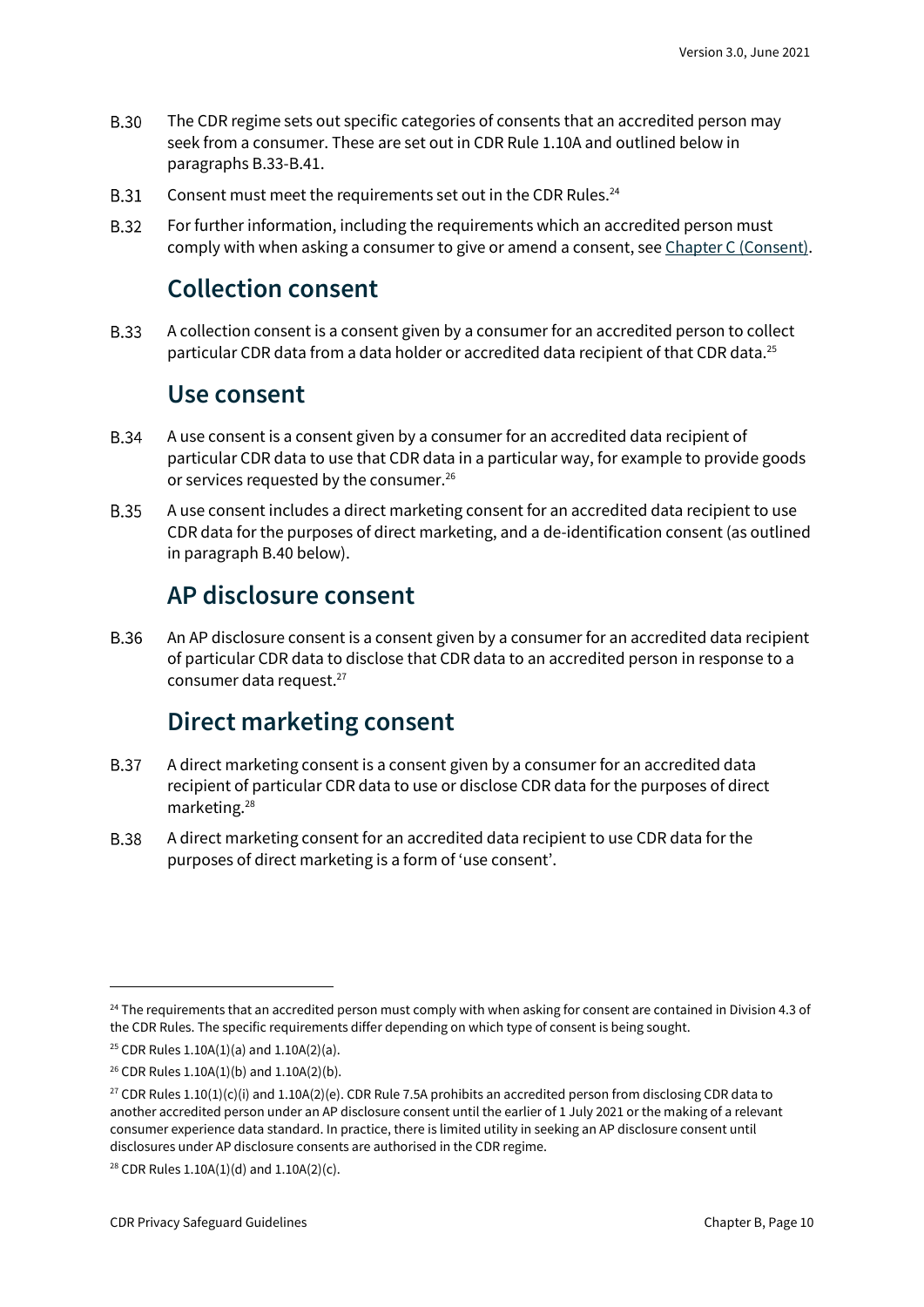<span id="page-10-0"></span>**B.39** A direct marketing consent for an accredited data recipient to disclose CDR data to an accredited person for the purposes of direct marketing is a form of 'disclosure consent'.<sup>29</sup>

#### **De-identification consent**

- **B.40** A de-identification consent is a consent given by a consumer for an accredited data recipient of particular CDR data to de-identify some or all of that CDR data in accordance with the CDR data de-identification process<sup>30</sup> and:
	- use the de-identified data for 'general research' (see paragraph B.126), and/or
	- $\bullet$  disclose (including by selling) the de-identified data.<sup>31</sup>
- A de-identification consent is a form of 'use consent'.

### <span id="page-10-1"></span>**Consumer, CDR consumer or 'eligible' CDR consumer**

The 'CDR consumer' is the person who has the right to: **B.42** 

- access the CDR data held by a data holder, and
- direct that the CDR data be disclosed to them or to an accredited person.<sup>32</sup>
- **B.43** A person is a 'CDR consumer' for CDR data if each of the following four conditions are met: 33
	- the CDR data 'relates to<sup>34</sup> the person because of the supply of a good or service to the person or an associate<sup>35</sup> of the person<sup>36</sup>
	- the CDR data is held by another person who is:
		- o a data holder of the CDR data
		- o an accredited data recipient of the CDR data, or
		- $\circ$  holding<sup>37</sup> the data on behalf of a data holder or accredited data recipient of the  $CDR$  data $38$

<sup>29</sup> CDR Rule 1.10A(1)(c)(ii). A 'disclosure consent' includes an AP disclosure consent, as well as a consent for an accredited data recipient to disclose CDR data to an accredited person for the purposes of direct marketing.

<sup>30</sup> See CDR Rule 1.17 and Chapter 12 (Privacy Safeguard 12) for further information on the CDR data de-identification process.

 $31$  CDR Rules 1.10A(1)(e) and 1.10A(2)(d).

<sup>32</sup> Explanatory Memorandum, Treasury Laws Amendment (Consumer Data Right) Bill 2019, paragraph 1.100.

<sup>&</sup>lt;sup>33</sup> Section 56AI(3) of the Competition and Consumer Act.

<sup>&</sup>lt;sup>34</sup> See paragraphs B.51 to B.57 for the meaning of 'relates to'.

<sup>&</sup>lt;sup>35</sup> See paragraphs B.58 to B.63 for the meaning of 'associate'.

<sup>36</sup> Section 56AI(3)(a) of the Competition and Consumer Act. Note that s 56AI(3)(a)(ii) allows for regulations to be made to prescribe circumstances in which CDR data may relate to a person.

<sup>&</sup>lt;sup>37</sup> See paragraphs B.127 to B.128 for the meaning of 'holds'.

<sup>38</sup> Section 56AI(3)(b) of the Competition and Consumer Act.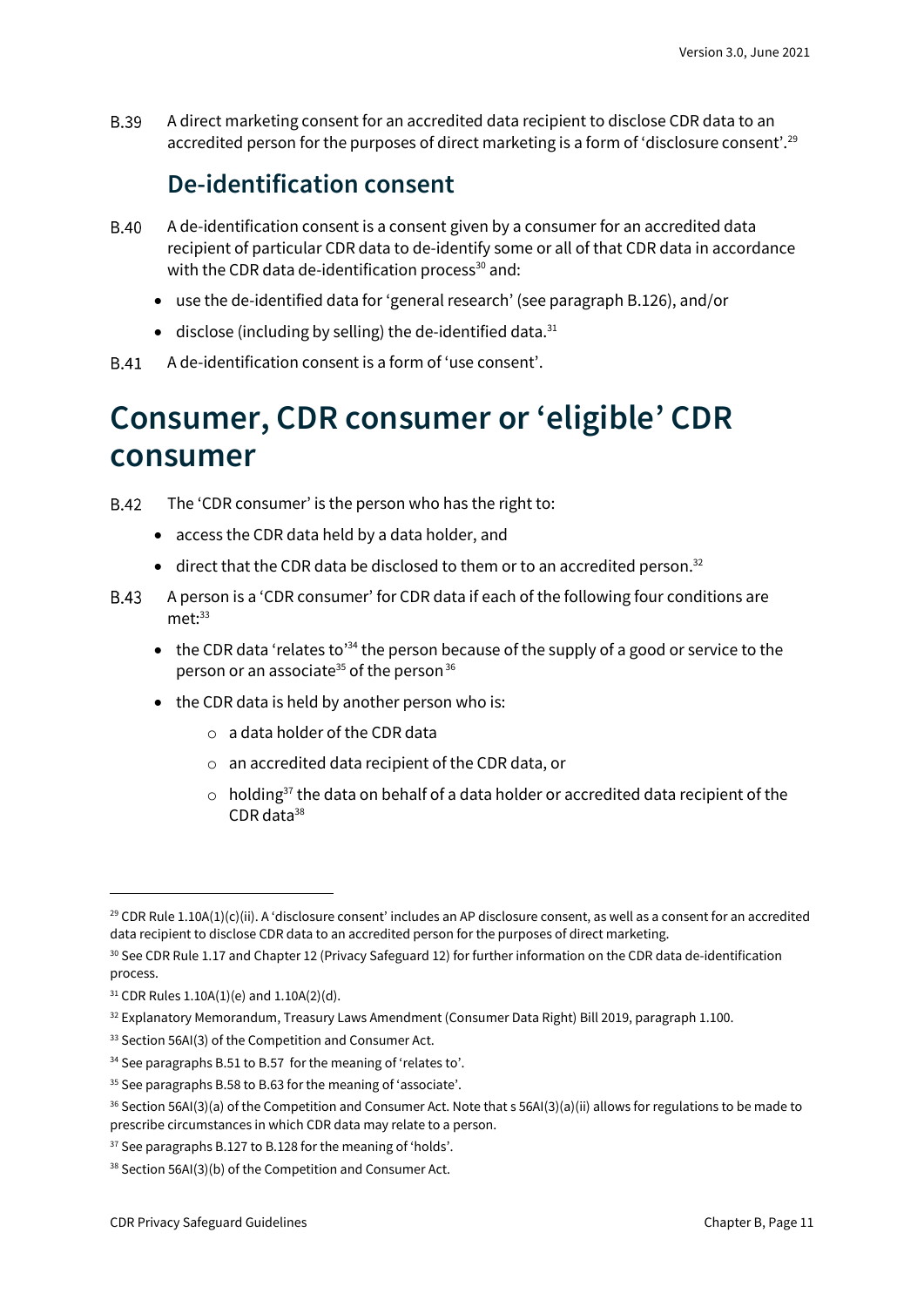- $\bullet$  the person is identifiable, or reasonably identifiable,<sup>39</sup> from the CDR data or other information held by the other person (the data holder, accredited data recipient, or person holding data on their behalf), <sup>40</sup> and
- none of the conditions (if any) prescribed by the regulations apply to the person in relation to the CDR data.
- A CDR consumer can be an individual or a business enterprise.<sup>41</sup> **B.44**
- **B.45** Section 4B(1) of the Competition and Consumer Act does not apply for the purposes of determining whether a person is a 'CDR consumer'. <sup>42</sup> This section explains when a person is taken to have acquired particular goods or services as a consumer, outside of the CDR regime.
- <span id="page-11-0"></span>**B.46** These guidelines use the term 'consumer' to refer to 'CDR consumer'.

#### **Reasonably identifiable**

- **B.47** As outlined in paragraph B.43, for a person to be a 'CDR consumer' that person must be identifiable, or 'reasonably identifiable', from the CDR data or other information held by the relevant entity (i.e. the data holder, accredited data recipient, or person holding data on their behalf). 43
- For the purpose of determining whether a person is a 'CDR consumer' for CDR data, **B.48** 'reasonably identifiable' is an objective test that has practical regard to the relevant context. This can include consideration of:
	- the nature and amount of information
	- other information held by the entity (see paragraphs B.127 to B.128 for a discussion on the meaning of 'held'), and
	- whether it is practicable to use that information to identify the person.
- Where it is unclear whether a person is 'reasonably identifiable', an entity should err on the **B.49** side of caution and act as though the person is 'reasonably identifiable' from the CDR data or other information held by the entity. In practice, this generally means treating the person as a 'CDR consumer' – the entity would need to handle CDR data which relates to the consumer in accordance with the privacy safeguards.
- **B.50** See B.138 to B.141 for a discussion on the meaning of 'reasonably'.

<sup>&</sup>lt;sup>39</sup> See paragraphs B.47 to B.50 for the meaning of 'reasonably identifiable'.

<sup>40</sup> Section 56AI(3)(c) of the Competition and Consumer Act.

<sup>41</sup> Section 56AI(3) of the Competition and Consumer Act; Explanatory Memorandum, Treasury Laws Amendment (Consumer Data Right) Bill 2019, paragraphs 1.100 and 1.101. See also s 2C of the *Acts Interpretation Act 1901* (Cth), which provides that in any Act (including the references to 'person' in s 56AI(3) of the Competition and Consumer Act), expressions used to denote persons generally include a body politic or corporate as well as an individual.

<sup>42</sup> Section 56AI(4) of the Competition and Consumer Act.

<sup>43</sup> Section 56AI(3)(c) of the Competition and Consumer Act.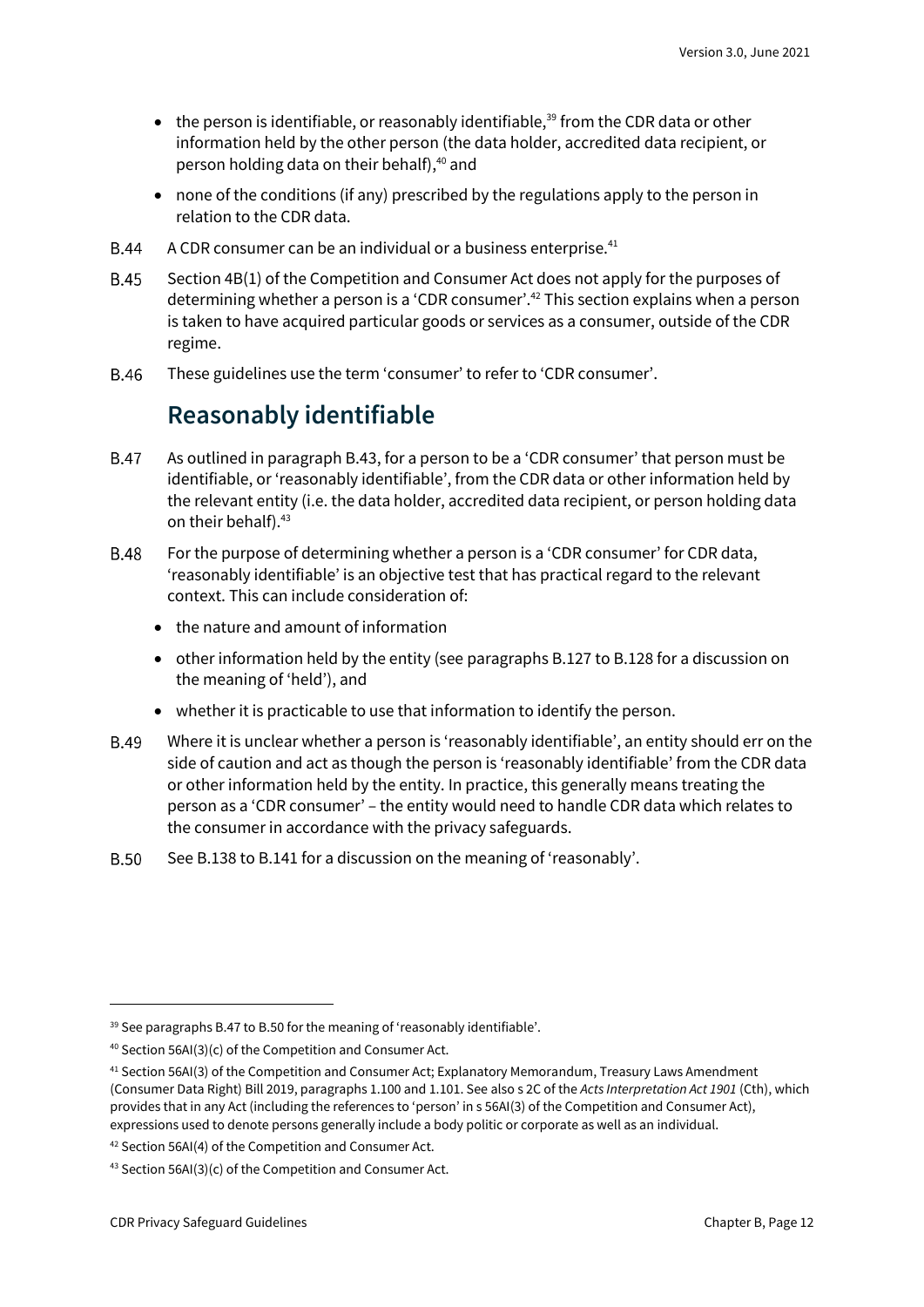#### **Relates to**

- <span id="page-12-0"></span>**B.51** As outlined in paragraph B.43, for a person to be a 'CDR consumer' the CDR data must 'relate to' that person.<sup>44</sup>
- $B.52$ In this context, the concept of 'relates to' is broad. It applies where there is some 'association' between the CDR data and the person which is 'relevant' or 'appropriate' depending on the statutory context.<sup>45</sup> The relevant context in the CDR regime is the Competition and Consumer Act and the Privacy Act.
- **B.53** The Competition and Consumer Act states that the CDR data must 'relate to' the person because of the supply of a good or service to them or an associate of theirs, or because of circumstances of a kind prescribed by the CDR Rules. 46
- **B.54** CDR data will not 'relate to' a person unless the data itself is somehow relevant or appropriate for that person's use as a consumer under the CDR regime.
- **B.55** An association between a person and certain CDR data will not be relevant or appropriate merely because, for instance, a sibling or other relative of the person has been supplied goods or services which the data concerns (see the discussion of 'associate' at B.58 to B.63 below).
- **B.56** Where information is primarily about a good or service but reveals information about a person's use of that good or service, it 'relates to' the person.<sup>47</sup>
- <span id="page-12-1"></span>**B.57** By using the broad phrase 'relates to', the CDR regime captures meta-data.<sup>48</sup>

#### **Associate**

- **B.58** As outlined in paragraph B.43, for a person to be a CDR consumer the CDR data must relate to that person because of the supply of a good or service to the person or one or more of that person's 'associates'.<sup>49</sup>
- **B.59** This means a person can be a 'CDR consumer' for CDR data relevant to goods or services used by one of their associates, such as a partner, family member or related body corporate.<sup>50</sup>

<sup>44</sup> Section 56AI(3)(a) of the Competition and Consumer Act.

<sup>45</sup> *PMT Partners Pty Ltd (in liq) v Australian National Parks and Wildlife Service* (1995) 184 CLR 301, 331 (Toohey and Gummow JJ).

<sup>46</sup> Section 56AI(3)(a) of the Competition and Consumer Act.

<sup>47</sup> Explanatory Memorandum, *Treasury Laws Amendment (Consumer Data Right) Bill 2019*, section 1.108.

<sup>48</sup> This includes meta-data of the type found not to be 'about' an individual for the purpose of the Privacy Act in *Privacy Commissioner v Telstra Corporation Limited* [2017] FCAFA 4: Explanatory Memorandum, *Treasury Laws Amendment (Consumer Data Right) Bill 2019*, section 1.106.

<sup>49</sup> Section 56AI(3)(a) of the Competition and Consumer Act.

<sup>&</sup>lt;sup>50</sup> In the banking sector, a key example of this is where CDR data relates to a joint account.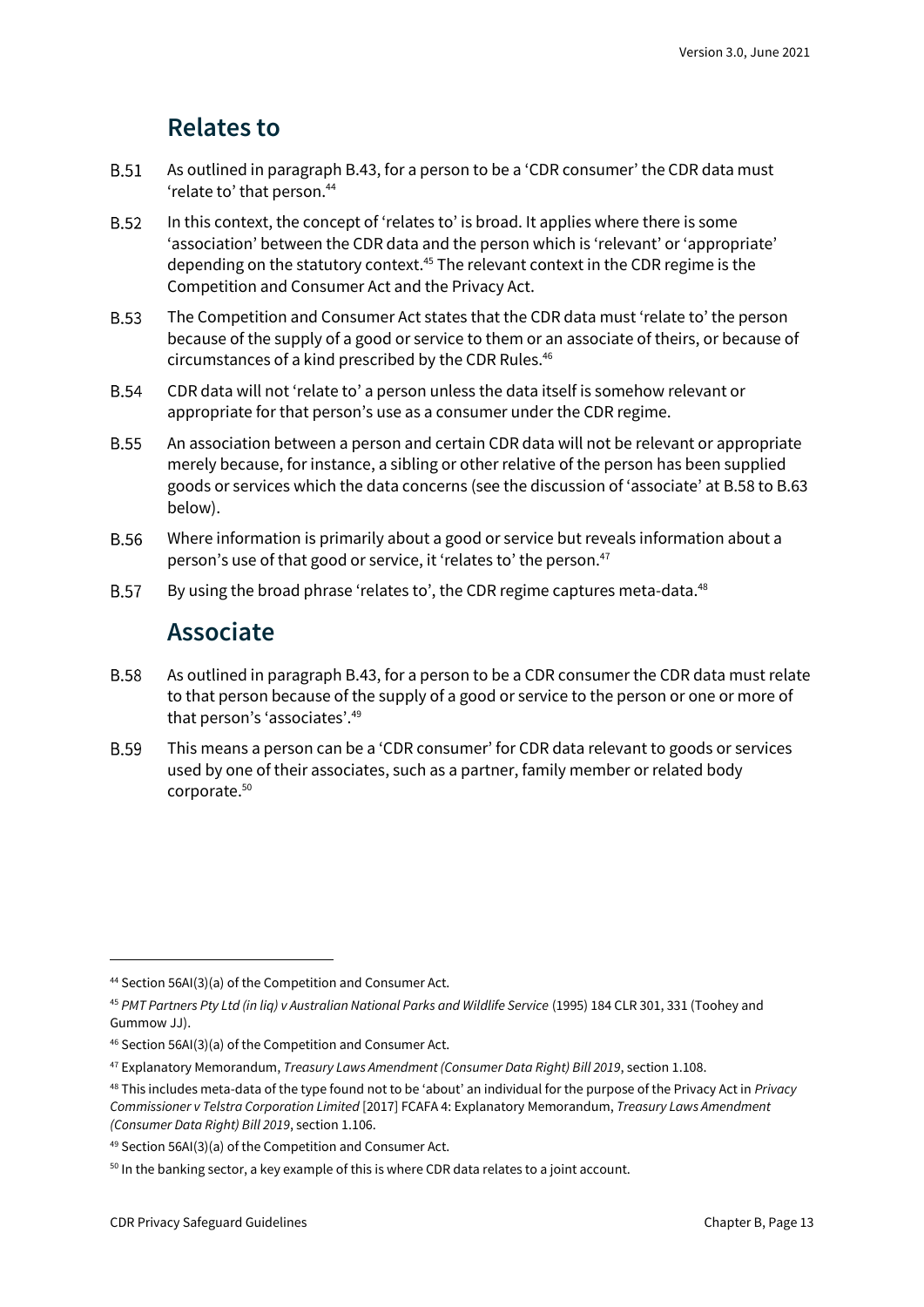- **B.60** In this context, 'associate' has the same meaning as in the *Income Tax Assessment Act 1936* (ITA Act).<sup>51</sup> Section 318 of the ITA Act defines 'associates' with respect to natural persons, companies, trustees and partnerships.<sup>52</sup>
- For natural persons, an associate is: B.61
	- a relative
	- a partner
	- a trustee of a trust under which the person or another associate benefits, or
	- certain companies able to be sufficiently influenced by the person or their associates.
- B.62 The ITA Act offers further guidance on when a person is an 'associate' of a natural person, trustee of a trust or a company.
- B.63 The ITA Act does not define 'associate' with respect to a government entity. This means that a government entity that is not a company cannot be a CDR consumer if the CDR data relates to the entity because of the supply of a good or service to one or more of the entity's 'associates', because the entity does not have any 'associates' as defined in the ITA Act.

#### **Eligible CDR consumer**

- <span id="page-13-0"></span>**B.64** While 'CDR consumer' is defined in the Competition and Consumer Act, only 'eligible' CDR consumers may make consumer data requests to access or transfer their CDR data under the CDR Rules.
- A consumer for the banking sector is 'eligible' if, at that time:<sup>53</sup> **B.65** 
	- for any consumer the consumer is an account holder or a secondary user<sup>54</sup> for an account with the data holder that is open and set up in such a way that it can be accessed online by that consumer
	- for a consumer that is an individual the consumer is 18 years or older, and

<sup>&</sup>lt;sup>51</sup> Section 56AI(3) of the Competition and Consumer Act.

 $52$  For the purposes of the CDR regime, associates of partnerships are not directly relevant, as a partnership is not a 'person'.

<sup>53</sup> Clause 2.1 of Schedule 3 to the CDR Rules.

<sup>&</sup>lt;sup>54</sup> A person is a 'secondary user' for an account with a data holder if the person has 'account privileges' in relation to the account, and the account holder has given the data holder an instruction to treat the person as a secondary user for the purposes of the CDR Rules (CDR Rule 1.7). 'Account privileges' for the banking sector are defined in clause 2.2 of Schedule 3 to the CDR Rules.

Any provisions in the CDR Rules which impose obligations on data holders in relation to secondary users only apply to initial data holders in respect of NAB, CBA, ANZ, Westpac branded products on and from 1 November 2021 (and for all other data holders, on and from 1 November 2022): see cl 6.7 of Schedule 3 to the CDR Rules.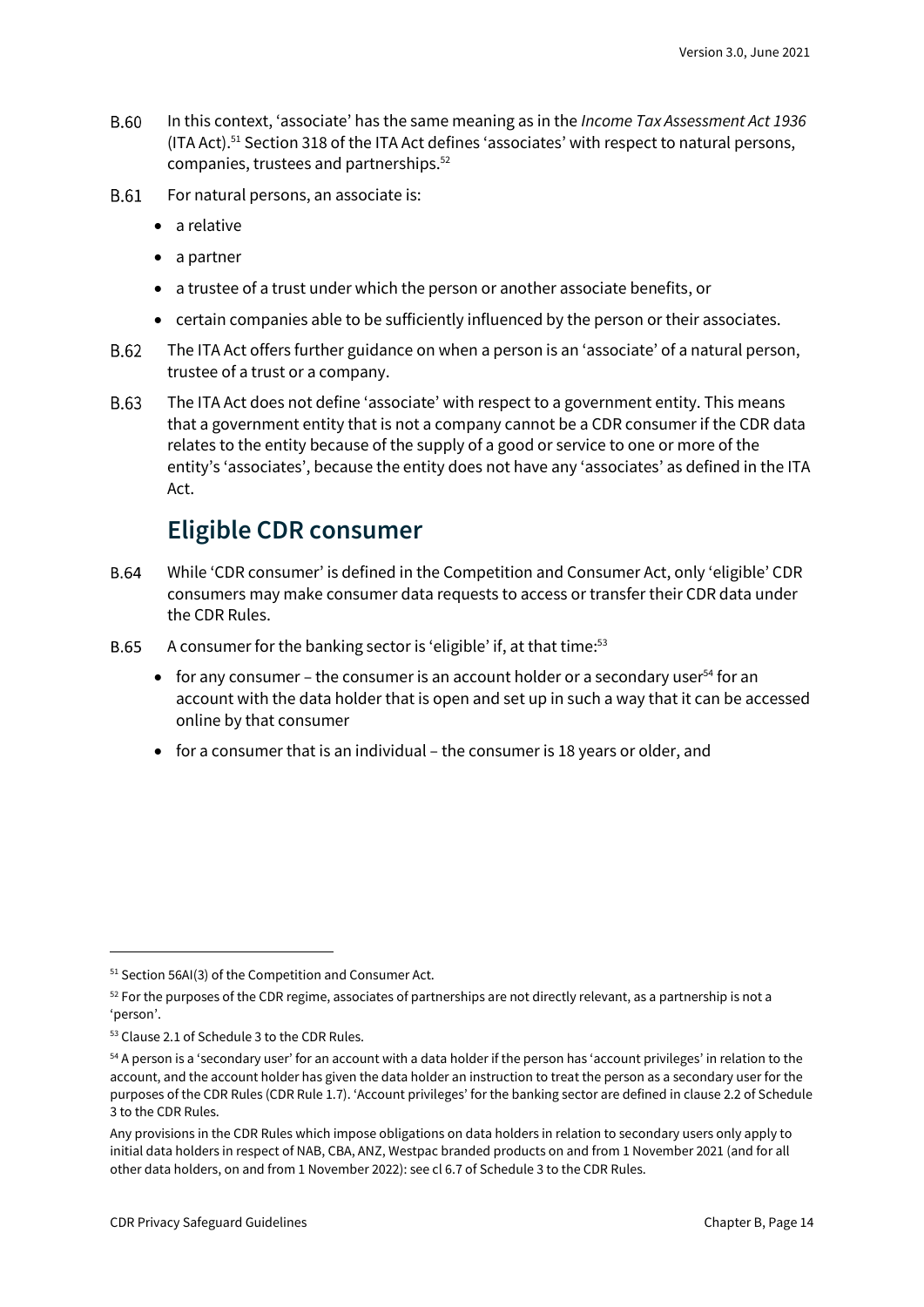- for a consumer that is a partner in a partnership for which there is partnership account<sup>55</sup> with the data holder – the partnership account is open and set up in such a way that it can be accessed online. 56
- **B.66** For guidance regarding 'consumers' and 'CDR consumers', see paragraphs B.42 to B.46.

## <span id="page-14-0"></span>**Consumer dashboard, or dashboard**

- Each accredited person and each data holder must provide a 'consumer dashboard' for **B.67** CDR consumers.
- **B.68** An accredited person's consumer dashboard is an online service that can be used by CDR consumers. Each dashboard is visible only to the accredited person and the relevant CDR consumer.
	- CDR consumers can use their dashboard to manage consumer data requests and associated consents they have given to the accredited person (for example, to withdraw such consents).
	- The service must also provide the consumer with certain details of each consent.
- **B.69** The requirements for an accredited person's consumer dashboard are set out in CDR Rule 1.14. For more information, se[e Chapter C \(Consent\).](https://www.oaic.gov.au/consumer-data-right/cdr-privacy-safeguard-guidelines/chapter-c-consent-the-basis-for-collecting-and-using-cdr-data/)
- **B.70** A data holder's consumer dashboard is an online service that can be used by each CDR consumer to manage authorisations to disclose CDR data in response to consumer data requests (for example, to withdraw such authorisations). The service must also notify the consumer of information related to CDR data disclosed pursuant to an authorisation.
- The requirements for a data holder's consumer dashboard are set out in CDR Rule 1.15. For **B.71** more information, see the [Guide to privacy for data holders.](https://www.oaic.gov.au/consumer-data-right/guidance-and-advice/guide-to-privacy-for-data-holders/)
- **B.72** These guidelines use the term 'dashboard' and 'consumer dashboard' interchangeably.

### <span id="page-14-1"></span>**Consumer data request**

- B.73 A 'consumer data request' is either:
	- a request made directly by a CDR consumer to a data holder,  $57$  or
	- a request made by an accredited person to a data holder<sup>58</sup> or accredited data recipient<sup>59</sup> on behalf of a CDR consumer, in response to the consumer's valid request for the accredited person to seek to collect the consumer's CDR data.

<sup>&</sup>lt;sup>55</sup> A 'partnership account' means an account with a data holder that is held by or on behalf of the partnership or the partners in a partnership: CDR Rule 1.7.

<sup>&</sup>lt;sup>56</sup> Any provisions in the CDR Rules which impose obligations on data holders in relation to partnerships only apply to initial data holders in respect of NAB, CBA, ANZ, Westpac branded products on and from 1 November 2021 (and for all other data holders, on and from 1 November 2022): see cl 6.7 of Schedule 3 to the CDR Rules.

<sup>57</sup> CDR Rule 3.3. For the banking sector, a data holder's obligations under Part 3 of the CDR Rules (regarding consumer data requests made by consumers) do not commence until 1 November 2021: clause 6.6 of Schedule 3 to the CDR Rules. <sup>58</sup> CDR Rule 4.4.

<sup>59</sup> CDR Rule 4.7A.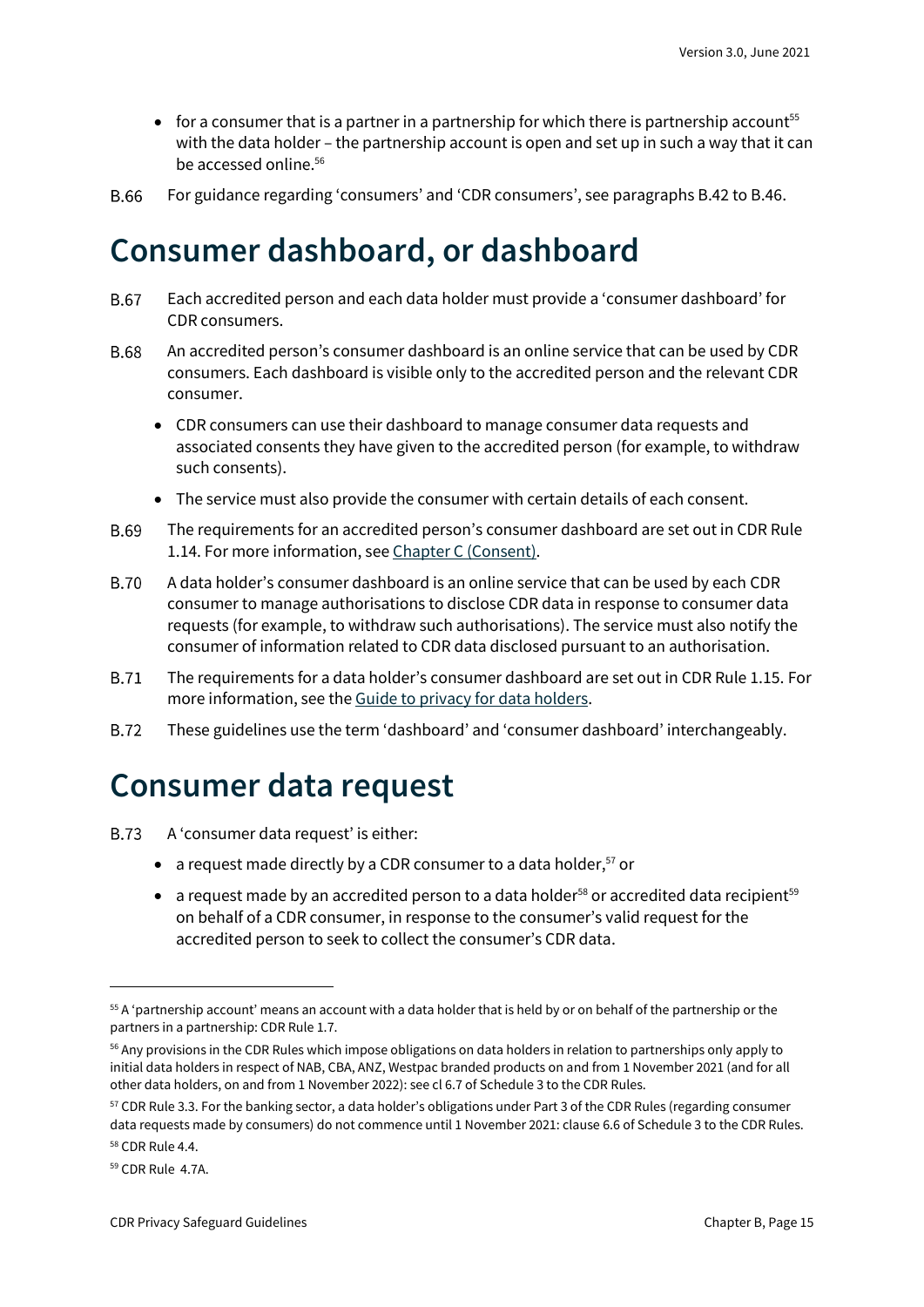- **B.74** A request directly from a CDR consumer must be made using the data holder's direct request service and may be for some or all of the consumer's CDR data.<sup>60</sup>
- **B.75** A request from an accredited person to a data holder must be made through the data holder's accredited person request service and must relate only to data the person has consent from the consumer to collect and use. <sup>61</sup>
- A request from an accredited person to a data holder or accredited data recipient must **B.76** comply with the data minimisation principle.<sup>62</sup>
- <span id="page-15-0"></span>**B.77** Refer to [Chapter 3 \(Privacy Safeguard 3\)](https://www.oaic.gov.au/consumer-data-right/cdr-privacy-safeguard-guidelines/chapter-3-privacy-safeguard-3-seeking-to-collect-cdr-data-from-cdr-participants/) and [Chapter C](https://www.oaic.gov.au/consumer-data-right/cdr-privacy-safeguard-guidelines/chapter-c-consent-the-basis-for-collecting-and-using-cdr-data) (Consent) for further information.

#### **Direct request service**

- **B.78** A data holder's 'direct request service' is an online service that allows eligible CDR consumers to make consumer data requests directly to the data holder in a timely and efficient manner.<sup>63</sup>
- **B.79** It also allows CDR consumers to receive the requested data in human-readable form and sets out any fees for disclosure of voluntary consumer data.
- <span id="page-15-1"></span>**B.80** This service must conform with the data standards.

#### **Accredited person request service**

- **B.81** A data holder's 'accredited person request service' is an online service allowing accredited persons to make consumer data requests to the data holder on behalf of eligible CDR consumers.<sup>64</sup>
- **B.82** It also allows accredited persons to receive requested data in machine-readable form.
- <span id="page-15-2"></span>**B** 83 This service must conform with the data standards.

#### **Valid request**

- **B.84** A 'valid' request is defined in the CDR Rules in Part 3 (Consumer data requests made by eligible CDR consumers) and Part 4 (Consumer data requests made by accredited persons).
- Under Part 3, a consumer data request made by a CDR consumer directly to a data holder **B.85** is 'valid' if it is made by a CDR consumer who is eligible to make the request. $65$
- **B.86** An 'eligible' consumer for the banking sector is discussed above at paragraphs B.64 to B.66.

 $60$  CDR Rule 3.3(1). For the banking sector, a data holder's obligations under Part 3 of the CDR Rules (regarding consumer data requests made by consumers) do not commence until 1 November 2021: clause 6.6 of Schedule 3 to the CDR Rules.

 $61$  CDR Rule 4.4(3). There are no equivalent requirements under CDR Rule 4.7A for how an accredited person makes a consumer data request to an accredited data recipient.

 $62$  CDR Rules 4.4(1) and 4.7A(1).

<sup>&</sup>lt;sup>63</sup> CDR Rule 1.13(2). For the banking sector, a data holder's obligations under Part 3 of the CDR Rules (regarding consumer data requests made by consumers) do not commence until 1 November 2021: clause 6.6 of Schedule 3 to the CDR Rules. <sup>64</sup> CDR Rule 1.13(3).

<sup>65</sup> CDR Rule 3.3(3). For the banking sector, a data holder's obligations under Part 3 of the CDR Rules (regarding consumer data requests made by consumers) do not commence until 1 November 2021: clause 6.6 of Schedule 3 to the CDR Rules.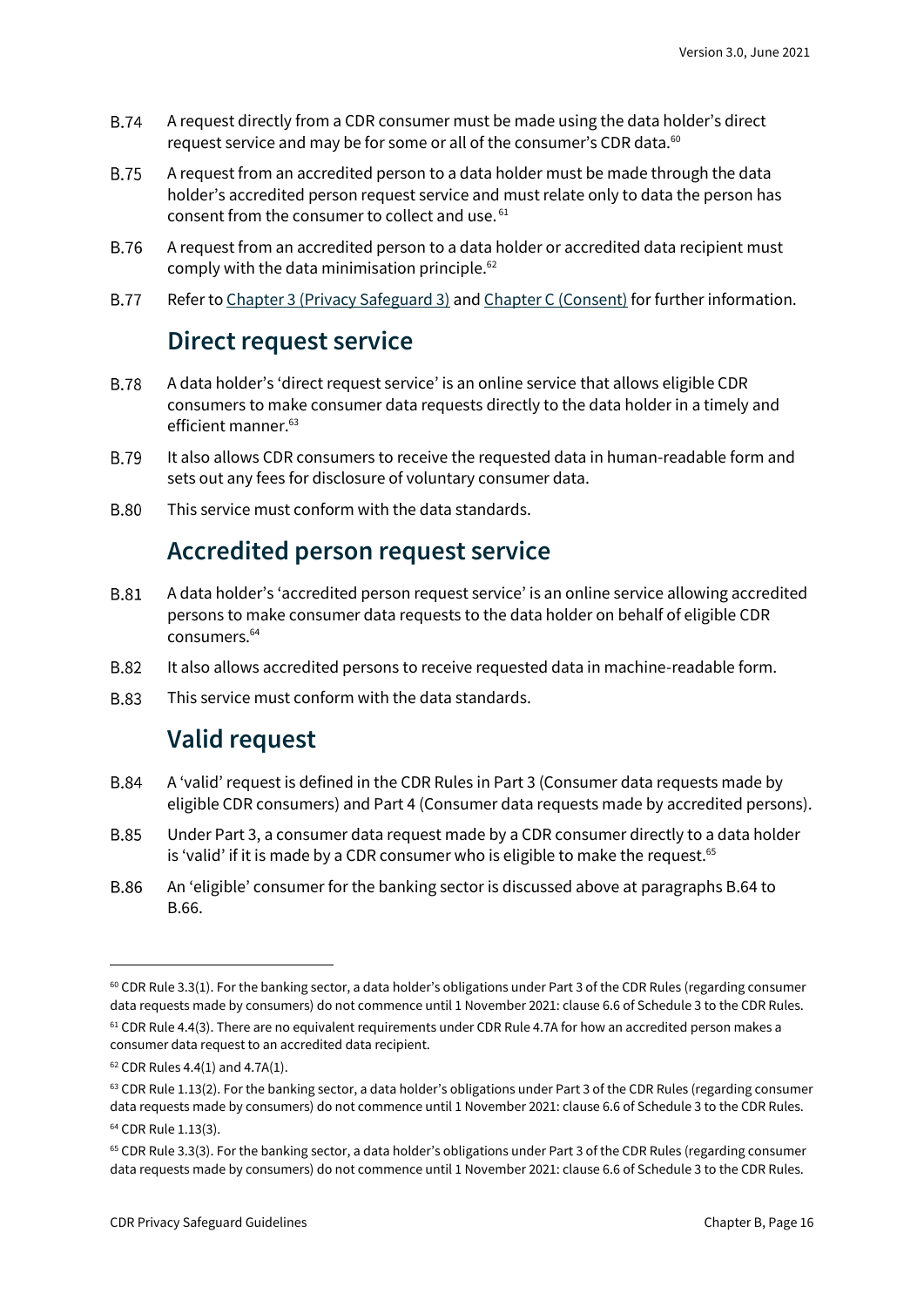- **B.87** Under Part 4 of the CDR Rules, a request is 'valid' if:
	- the CDR consumer has requested the accredited person to provide goods or services to themselves or another person and the accredited person needs to collect the CDR data and use it in order to provide those goods or services
	- the accredited person has asked the consumer to give their consent for the person to collect their CDR data from a CDR participant and use that CDR data in order to provide those goods or services and
	- the CDR consumer has given a collection consent and a use consent in response to the accredited person's request (and that consent has not been withdrawn).<sup>66</sup>
- Refer to [Chapter 3 \(Privacy Safeguard 3\)](https://www.oaic.gov.au/consumer-data-right/cdr-privacy-safeguard-guidelines/chapter-3-privacy-safeguard-3-seeking-to-collect-cdr-data-from-cdr-participants) for further information regarding valid requests, **B.88** an[d Chapter C \(Consent\)](https://www.oaic.gov.au/consumer-data-right/cdr-privacy-safeguard-guidelines/chapter-c-consent-the-basis-for-collecting-and-using-cdr-data/) for information regarding collection and use consents.

### <span id="page-16-0"></span>**CDR Rules**

- **B.89** The consumer data rules (CDR Rules) refer to the *Competition and Consumer (Consumer Data Right) Rules 2020*.
- **B.90** The Minister has the power to make rules to determine how the CDR functions in each sector.<sup>67</sup> CDR Rules may be made on aspects of the CDR regime (as provided in Part IVD the Competition and Consumer Act) including the privacy safeguards,<sup>68</sup> accreditation of data recipients and the disclosure, collection, use, accuracy, storage, security or deletion of CDR data for which there are one or more CDR consumers. 69

### <span id="page-16-1"></span>**Current**

#### **Current consent**

- <span id="page-16-2"></span>B.91 A consent is 'current' if it has not expired under CDR Rule 4.14.<sup>70</sup>
- CDR Rule 4.14 provides that a consent expires:
	- if it is withdrawn
	- at the end of the period of consent
	- once 12 months has passed after consent was given or last amended
	- for a collection consent, when the accredited person is notified by the data holder of the withdrawal of authorisation
	- for a collection consent, when the accredited person is notified by the accredited data recipient of the expiry of the AP disclosure consent

<sup>&</sup>lt;sup>66</sup> CDR Rule 4.3.

 $67$  Section 56BA(1) of the Competition and Consumer Act.

<sup>68</sup> Part IVD, Division V of the Competition and Consumer Act.

<sup>69</sup> Section 56BB of the Competition and Consumer Act.

<sup>70</sup> CDR Rule 1.7(1) (Definitions).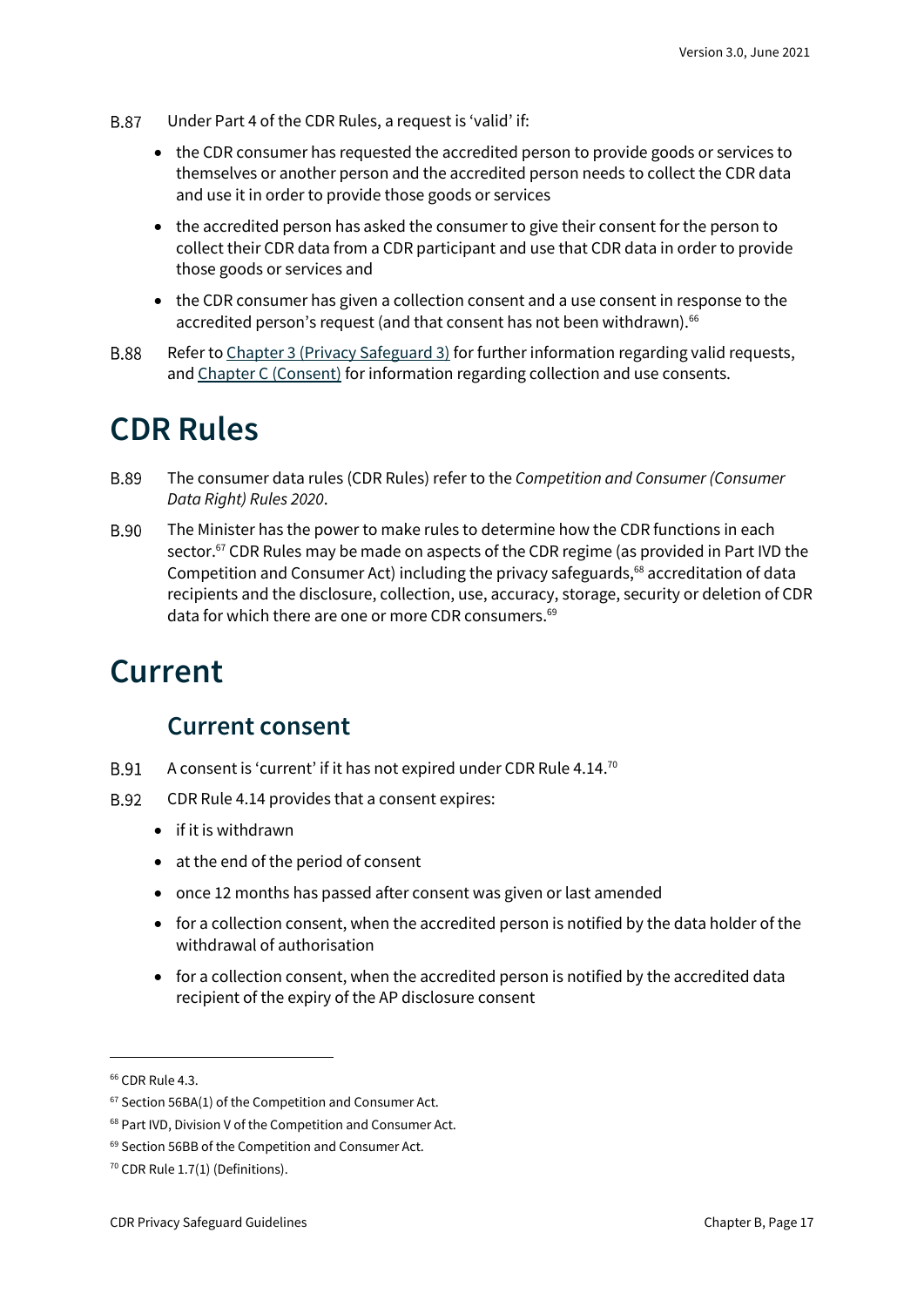- for an AP disclosure consent, when the accredited data recipient is notified by the accredited person of the expiry of the collection consent
- if the accredited person's accreditation is revoked or surrendered, when this revocation or surrender takes effect
- upon an accredited person becoming a data holder of particular CDR data (in this situation, each of the accredited person's consents that relate to the CDR data would expire), or
- if another CDR Rule provides that consent expires.
- <span id="page-17-0"></span>**B.93** For further information on when a consent expires, se[e Chapter C \(Consent\).](https://www.oaic.gov.au/consumer-data-right/cdr-privacy-safeguard-guidelines/chapter-c-consent-the-basis-for-collecting-and-using-cdr-data/)

#### **Current authorisation**

- **B.94** Authorisation to disclose particular CDR data to an accredited person is 'current' if it has not expired under CDR Rule 4.26.<sup>71</sup>
- **B.95** CDR Rule 4.26 provides that authorisation expires:
	- if it is withdrawn
	- if the consumer ceases to be eligible
	- when the data holder is notified by the accredited person of the withdrawal of consent to collect the CDR data
	- if the authorisation was for disclosure of CDR data over a specified period, at the end of that period or the period as last amended
	- if the authorisation was for disclosure of CDR data on a single occasion, once the disclosure has occurred
	- once 12 months has passed after authorisation was given
	- if the accreditation of the accredited person to whom the data holder is authorised to disclose is revoked or surrendered, when the data holder is notified of that revocation or surrender, or
	- if another CDR Rule provides that authorisation expires.
- **B.96** For further information on when an authorisation expires, see the Guide to privacy for data [holders.](https://www.oaic.gov.au/consumer-data-right/guidance-and-advice/guide-to-privacy-for-data-holders/)

### <span id="page-17-1"></span>**Consumer Experience Guidelines**

- **B.97** The Consumer Experience Guidelines set out guidelines for best practice design patterns to be used by entities seeking consent and/or authorisation from consumers under the CDR regime.
- **B.98** The Consumer Experience Guidelines are made by the Data Standards Body and cover matters including:

<sup>71</sup> CDR Rule 1.7.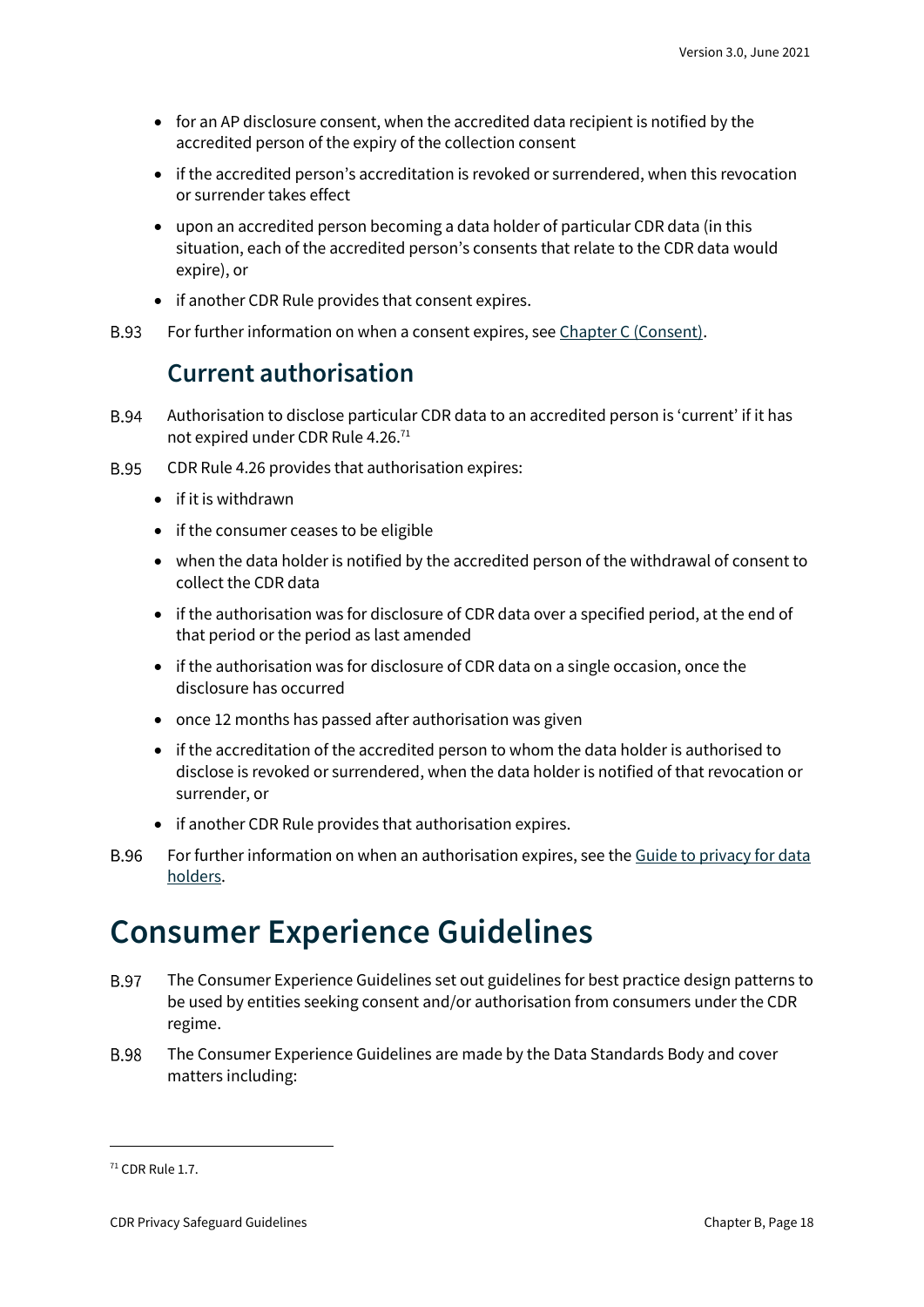- the process and decision points that a consumer steps through when consenting to share their data
- what (and how) information should be presented to consumers to support informed decision making, and
- language that should be used (where appropriate) to ensure a consistent experience for consumers across the broader CDR ecosystem.
- **B.99** The Consumer Experience Guidelines contain supporting examples illustrating how a range of key CDR Rules can be implemented.
- The Consumer Experience Guidelines are available on the Data Standards Body website, [consumerdatastandards.gov.au.](http://www.consumerdatastandards.gov.au/)

### <span id="page-18-0"></span>**Data holder**

A person is a data holder of CDR data if: $^{72}$ 

- the CDR data falls within a class of information specified in the designation instrument for the relevant sector $73$
- the CDR data is held by (or on behalf of) the person on or after the earliest holding day<sup>74</sup>
- the CDR data began to be held by (or on behalf of) the person before that earliest holding day, is of continuing use and relevance (e.g. a current account number), <sup>75</sup> and is not about the provision of a product or service by (or on behalf of) the person before the earliest holding day<sup>76</sup> (e.g. a transaction on an account)<sup>77</sup>
- the person is not a designated gateway for the CDR data, and
- any of the three cases below apply:
	- o **First case – person is also specified in the designation instrument:** The person is specified or belongs to a class of persons specified in a designation instrument

• not be the data holder of CDR data about the person's provision of the product or service before that day, but

<sup>72</sup> Section 56AJ of the Competition and Consumer Act.

 $<sup>73</sup>$  For the banking sector, the Consumer Data Right (Authorised Deposit-Taking Institutions) Designation 2019 sets out</sup> matters including the classes of information that are subject to the CDR regime. The designation instrument for the banking sector is availabl[e here.](https://www.legislation.gov.au/Details/F2019L01153) See also s 56AC(2)(a) of the Competition and Consumer Act.

 $74$  Being the earliest holding date specified in the designation instrument for the relevant sector. 1 January 2017 is the 'earliest holding day' specified in the designation instrument for the banking sector: s 5(3) of the Consumer Data Right (Authorised Deposit-Taking Institutions) Designation 2019.

<sup>75</sup> Explanatory Memorandum, Treasury Laws Amendment (2020 Measures No. 6) Bill 2020, [2.35].

 $76$  For a product or service that the person began providing before the earliest holding day and continued providing after that day, the person will:

<sup>•</sup> will be the data holder of CDR data about the person's provision of the product or service on or after the earliest holding day (provided all the other criteria in s 56AJ of the Competition and Consumer Act, as discussed at paragraphs B.101 are met by the entity): see Note 2 to s 56AJ of the Competition and Consumer Act.

<sup>77</sup> Explanatory Memorandum, Treasury Laws Amendment (2020 Measures No. 6) Bill 2020, [2.35].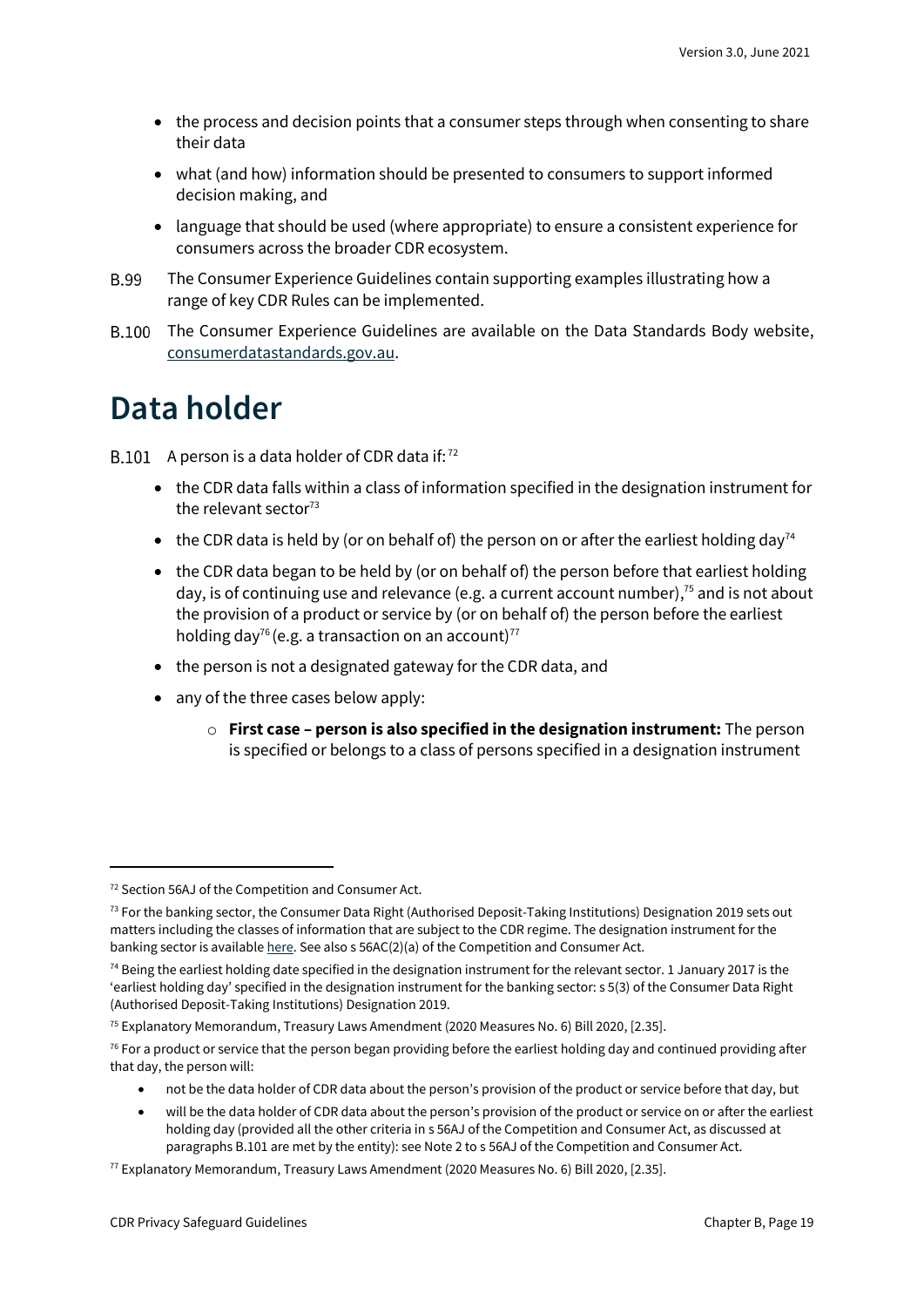and neither the CDR data, nor any other CDR data from which the CDR data was directly or indirectly derived, was disclosed to the person under the CDR Rules.<sup>78</sup>

- o **Second case – reciprocity arising from the person being disclosed other CDR data under the CDR Rules:** Neither the CDR data, nor any other CDR data from which the CDR data was directly or indirectly derived, was disclosed to the person under the CDR Rules, and the person is an accredited data recipient of other CDR data.<sup>79</sup>
- o **Third case – conditions in the CDR Rules are met:** The CDR data or any other CDR data from which the CDR data was directly or indirectly derived was disclosed to the person under the CDR Rules, the person is an accredited person and the conditions specified in the CDR Rules are met.<sup>80</sup>
- <span id="page-19-0"></span>B.102 For further information on the privacy obligations for data holder, see the Guide to privacy [for data holders.](https://www.oaic.gov.au/consumer-data-right/guidance-and-advice/guide-to-privacy-for-data-holders/)

#### **Earliest holding day**

- A designation instrument must specify the 'earliest holding day' for a particular sector. This is the earliest day applicable to the sector for holding the designated information.<sup>81</sup>
- B.104 Under the designation instrument for the banking sector, the earliest holding day is 1 January  $2017.^{82}$

### <span id="page-19-1"></span>**Data minimisation principle**

- The data minimisation principle limits the scope and amount of CDR data an accredited person may collect and use.
- An accredited person collects and uses CDR data in compliance with the data minimisation principle if:83
	- a. when making a consumer data request on behalf of a consumer, the person does not seek to collect:
		- i. more CDR data than is reasonably needed, or
		- ii. CDR data that relates to a longer time period than is reasonably needed in order to provide the goods or services requested by the consumer, and

 $78$  For example, the person is an accredited data recipient of that CDR data or is an outsourced service provider to whom the CDR data was disclosed under CDR Rule 1.10.

 $79$  Section 56AJ(3) of the Competition and Consumer Act. This means that the person is an accredited person who is an accredited data recipient in respect of data other than the CDR data in question. Although under the Consumer Data Right (Authorised Deposit-Taking Institutions) Designation 2019only authorised deposit-taking institutions (ADIs) are designated as persons who hold the specified classes of information for the purposes of s 56AC(2)(b), a non-ADI accredited person may become a data holder in respect of certain CDR data if this circumstance applies.

<sup>80</sup> The conditions for the banking sector are contained in clause 7.2 of Schedule 3 to the CDR Rules.

 $81$  Section 56AC(2)(c) of the Competition and Consumer Act.

<sup>82</sup> Section 5(3) of the Consumer Data Right (Authorised Deposit-Taking Institutions) Designation 2019.

<sup>83</sup> CDR Rule 1.8.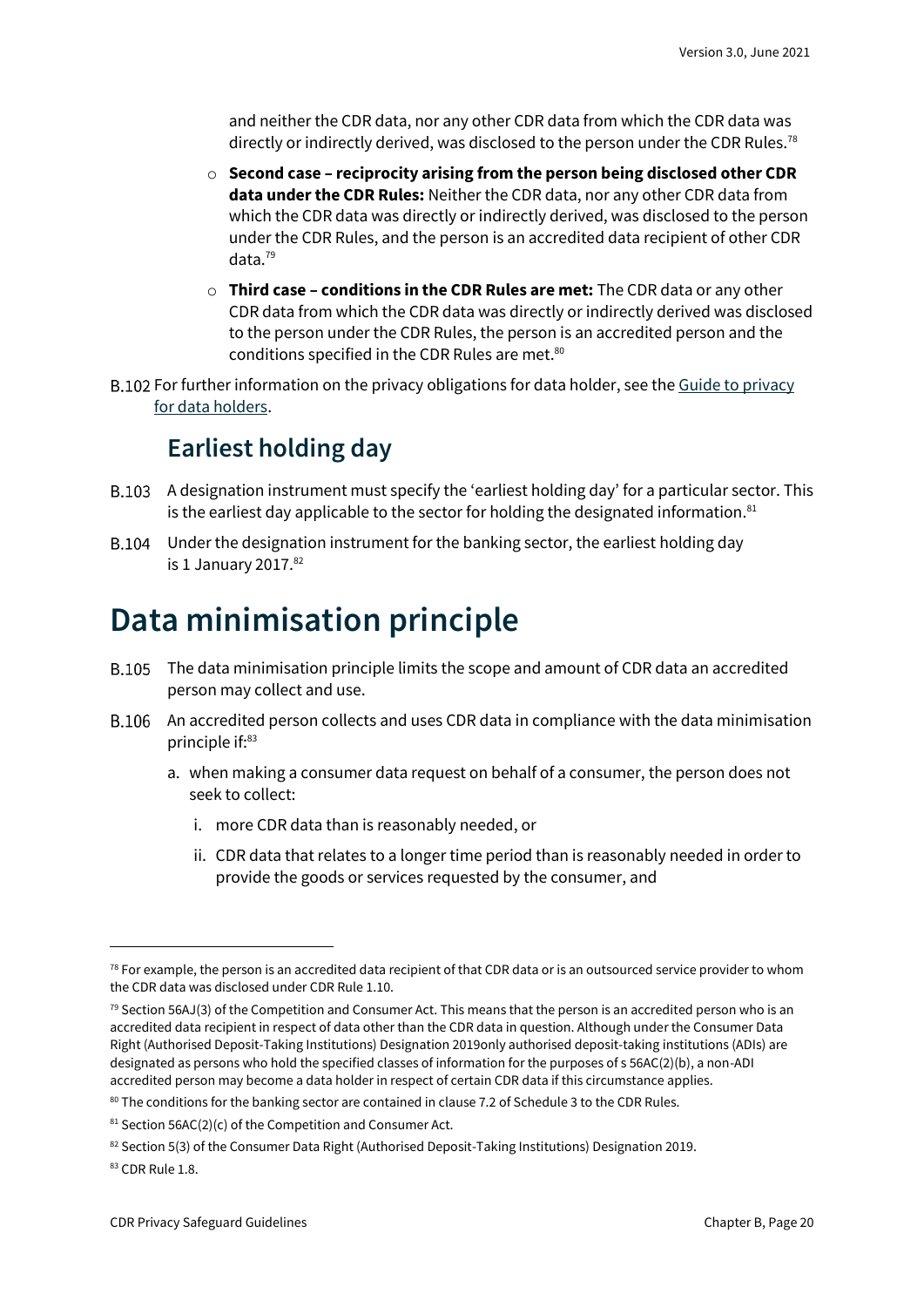b. the person does not use the collected data or derived data beyond what is reasonably needed in order to provide the requested goods or services or to fulfill any other purpose consented to by the consumer.

### <span id="page-20-0"></span>**Data standards**

- A 'data standard' is a standard made by the Data Standards Chair of the Data Standards Body under section 56FA of the Competition and Consumer Act.
- B.108 Data standards are about:
	- the format and description of CDR data
	- the disclosure of CDR data
	- the collection, use, accuracy, storage, security and deletion of CDR data
	- de-identifying CDR data, or
	- $\bullet$  other matters prescribed by regulations. $84$
- The current data standards are available on Consumer Data Standards website, [consumerdatastandards.gov.au](https://consumerdatastandards.gov.au/) and include the following:
	- API Standards
	- Information Security Standards, and
	- Consumer Experience Standards.

#### **Consumer Experience Standards**

- <span id="page-20-1"></span> $B.110$  The 'Consumer Experience Standards' are data standards<sup>85</sup> regarding:
	- the obtaining of authorisations and consents and withdrawal of authorisations and consents
	- the collection and use of CDR data, including requirements to be met by CDR participants in relation to seeking consent from CDR consumers.
	- the authentication of CDR consumers, and
	- the types of CDR data and descriptions of those types to be used by CDR participants in making and responding to requests ('Data Language Standards').
- The Consumer Experience Standards are available on Consumer Data Standards website, [consumerdatastandards.gov.au.](http://www.consumerdatastandards.gov.au/)

<sup>84</sup> Section 56FA of the Competition and Consumer Act and CDR Rule 8.11.

<sup>85</sup> Section 56FA of the Competition and Consumer Act and CDR Rule 8.11.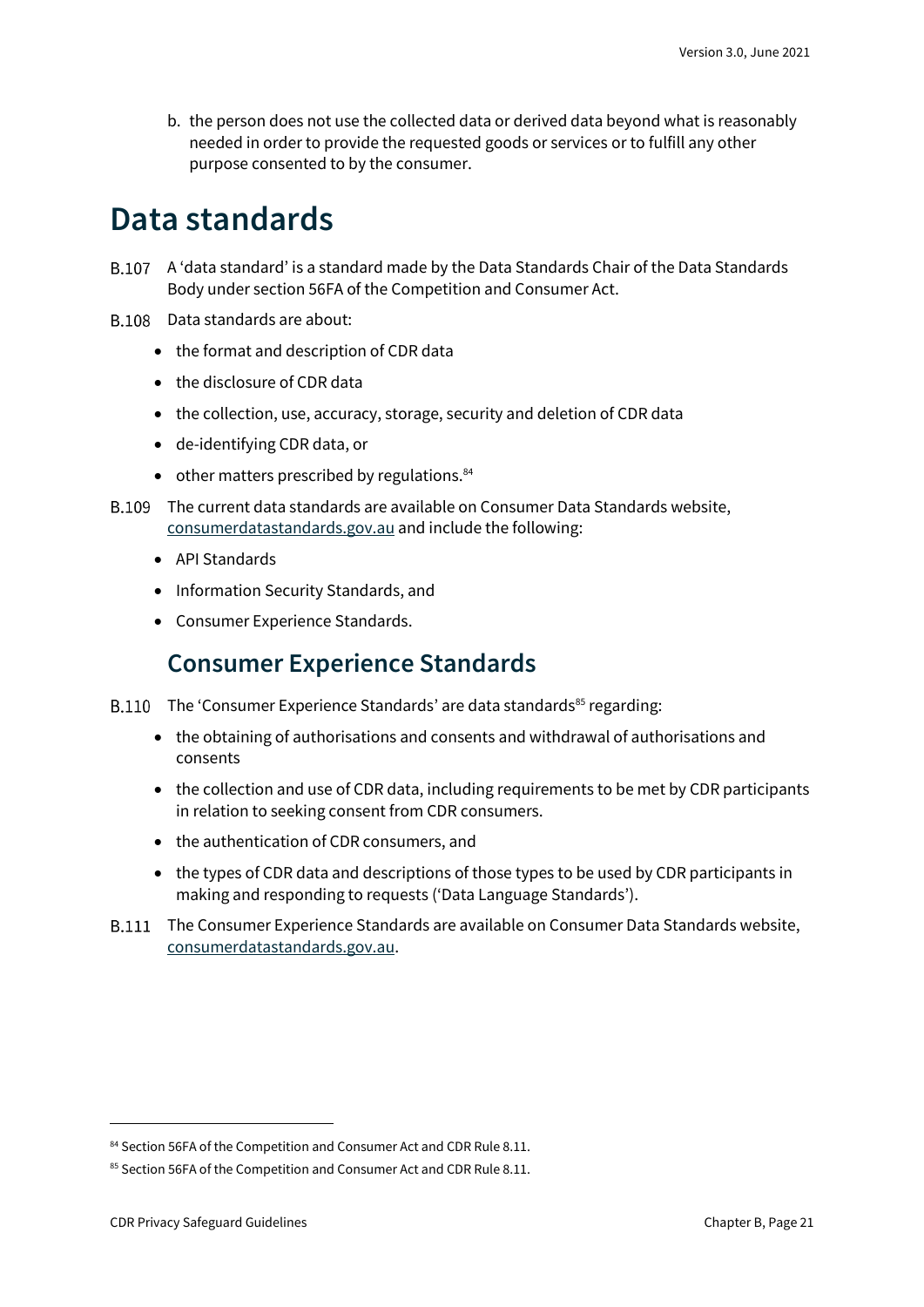#### Data Language Standards

- B.112 The 'Data Language Standards' are data standards<sup>86</sup> regarding the types of CDR data and descriptions of those types to be used by CDR participants in making and responding to requests.
- The Data Language Standards form part of the Consumer Experience Standards and are available on the Consumer Data Standards website[, consumerdatastandards.gov.au.](http://www.consumerdatastandards.gov.au/)

## <span id="page-21-0"></span>**Designated gateway**

- B.114 A 'designated gateway' is a person specified as a gateway in a legislative instrument made under s 56AC(2) of the Competition and Consumer Act.<sup>87</sup>
- B.115 There is no designated gateway for the banking sector.

## <span id="page-21-1"></span>**Designation instrument**

- A 'designation instrument' is a legislative instrument made by the Minister under section 56AC(2) of the Competition and Consumer Act.
- A designation instrument designates a sector of the Australian economy for the purposes of the CDR regime by specifying classes of information that can be transferred under the CDR, among other things.
- B.118 The designation instrument for the banking sector is the Consumer Data Right (Authorised [Deposit-Taking Institutions\) Designation 2019,](https://www.legislation.gov.au/Details/F2019L01153) dated 4 September 2019.

### <span id="page-21-2"></span>**Disclosure**

- 'Disclosure' is not defined in the Competition and Consumer Act or the Privacy Act.
- Under the CDR regime 'disclose' takes its ordinary, broad meaning.
- An entity discloses CDR data when it makes the data accessible or visible to others outside the entity. <sup>88</sup> This interpretation focuses on the act done by the disclosing party, and not on the actions or knowledge of the recipient. Disclosure, in the context of the CDR regime, can occur even where the data is already held by the recipient.<sup>89</sup>
- For example, an entity discloses CDR data when it transfers a copy of the data in machinereadable form to another entity.

<sup>86</sup> Section 56FA of the Competition and Consumer Act and CDR Rule 8.11.

<sup>87</sup> See s 56AL of the Competition and Consumer Act for the definition of 'designated gateway'.

<sup>88</sup> Information will be 'disclosed' under the CDR regime regardless of whether an entity retains effective control over the data.

<sup>89</sup> For a similar approach to interpreting 'disclosure', see *Pratt Consolidated Holdings Pty Ltd v Commissioner of Taxation*  [2011] AATA 907, [112]–[119].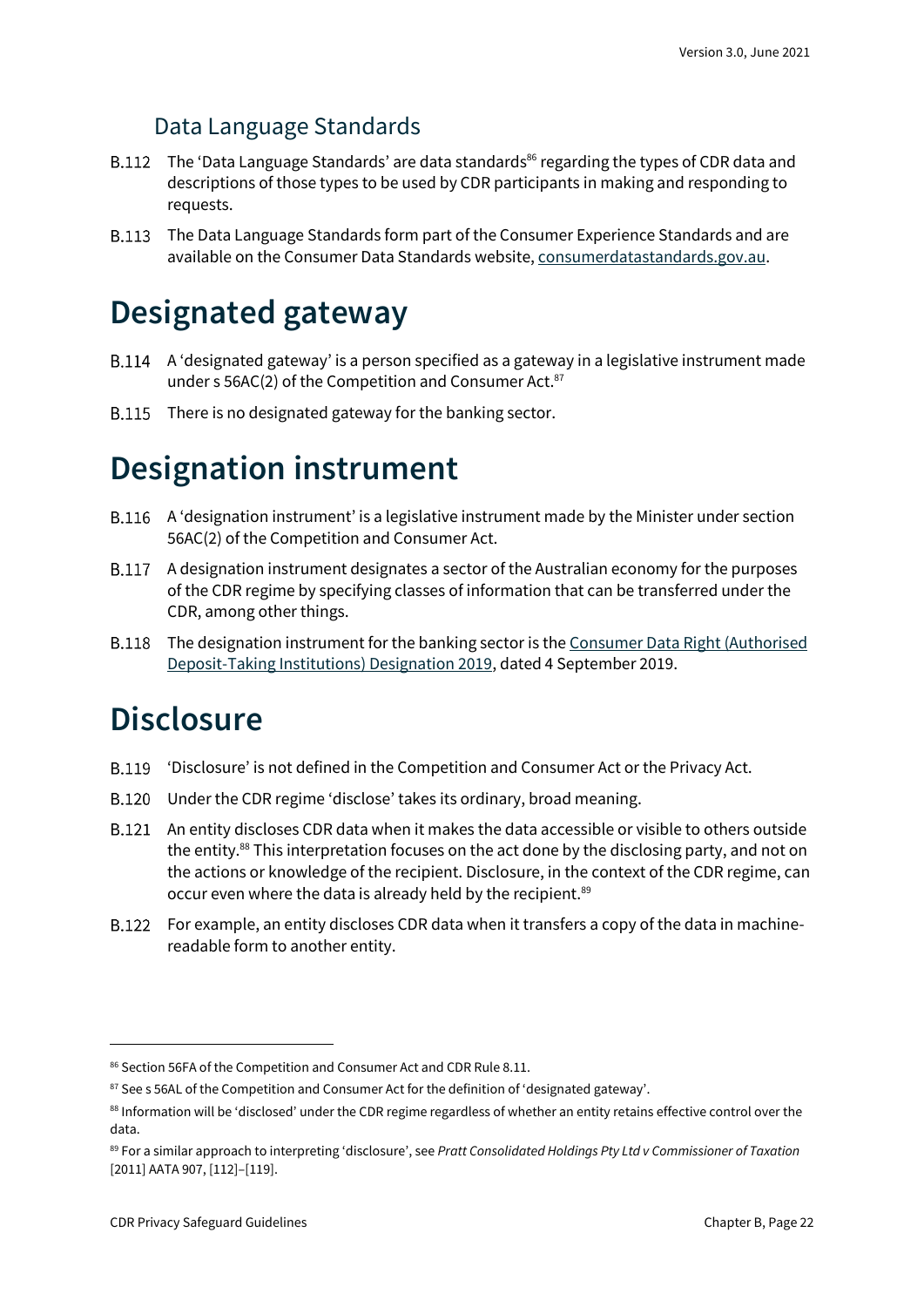- Where an accredited data recipient engages a third party to perform services on its behalf, the provision of CDR data to that third party will in most circumstances be a disclosure (see paragraphs B.172 to B.173 for the limited circumstances where it will be a 'use').
- B.124 'Disclosure' is a separate concept from:
	- 'Unauthorised access' which is addressed in [Chapter 12 \(Privacy Safeguard 12\).](https://www.oaic.gov.au/consumer-data-right/cdr-privacy-safeguard-guidelines/chapter-12-privacy-safeguard-12-security-of-cdr-data-and-destruction-of-de-identification-of-redundant-cdr-data) An entity is not taken to have disclosed CDR data where a third party intentionally exploits the entity's security measures and gains unauthorised access to the information. Examples include unauthorised access following a cyber-attackor a theft, including where the third party then makes that data available to others outside the entity.
	- 'Use' which is discussed in paragraphs B.170 to B.173 below. 'Use' encompasses information handling and management activities occurring within an entity's effective control, for example, when staff of an entity access, read, exchange or make decisions based on CDR data the entity holds.

## <span id="page-22-0"></span>**Eligible**

'Eligible' CDR consumers are discussed at paragraphs B.64–B.66.

### <span id="page-22-1"></span>**General research**

'General research' is defined in CDR Rule 1.7 to mean research undertaken by an accredited data recipient with CDR data de-identified in accordance with the CDR Rules that does not relate to the provision of goods or services to any particular CDR consumer. An example is product or business development.<sup>90</sup>

## <span id="page-22-2"></span>**Holds**

- Section 4(1) of the Competition and Consumer Act provides that a person 'holds' information if they have possession or control of a record (within the meaning of the Privacy Act)<sup>91</sup> that contains the information.<sup>92</sup> This definition is comparable to the definition of 'holds' in the Privacy Act.<sup>93</sup>
- The term 'holds' extends beyond physical possession of a record to include a record that a CDR entity has the right or power to deal with. Whether a CDR entity 'holds' a particular item of CDR data may therefore depend on the particular data collection, management and storage arrangements it has adopted. For example, a CDR entity 'holds' CDR data where:
	- it physically possesses a record containing the CDR data and can access that data physically or by use of an electronic device (such as decryption software)

<sup>90</sup> Explanatory Statement to the *Competition and Consumer (Consumer Data Right) Amendment Rules (No. 3) 2020* at [21].

 $91$  'Record' is defined in s 6(1) of the Privacy Act.

 $92$  Section 4(1) of the Competition and Consumer Act.

<sup>93</sup> Section 6(1) of the Privacy Act.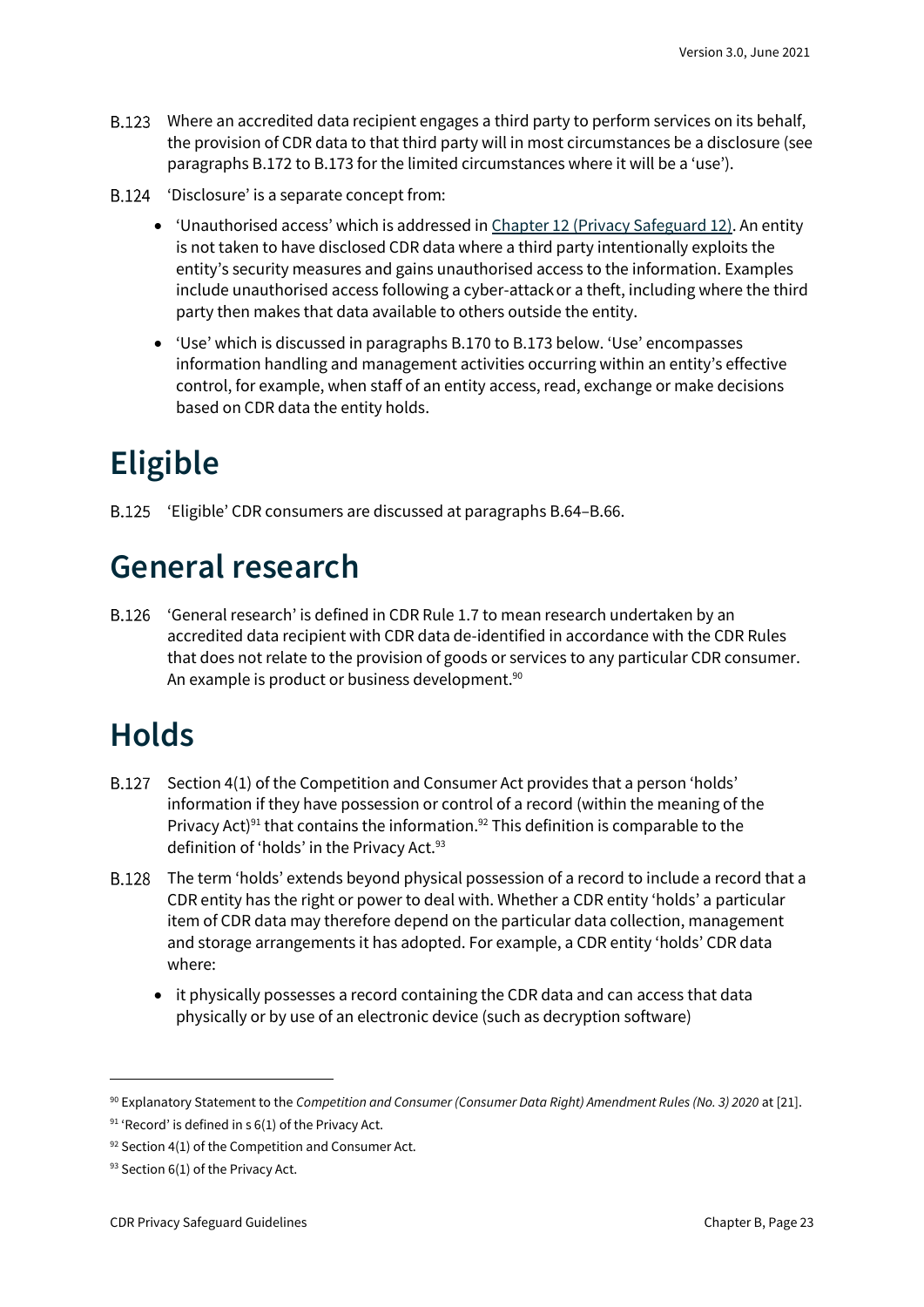• it has the right or power to deal with the CDR data, even if it does not physically possess or own the medium on which the CDR data is stored. For example, the entity has outsourced the storage of CDR data to a third party but it retains the right to deal with it, including to access and amend that data.

### <span id="page-23-0"></span>**Outsourced service provider**

- The CDR Rules provide that an 'outsourced service provider' is a person:
	- who is accredited and collects CDR data from a CDR participant on behalf of an accredited person under a CDR outsourcing arrangement, and/or
	- to whom an accredited person discloses CDR data under a CDR outsourcing arrangement for the purpose of the provider providing goods or services to the accredited person. 94
- B.130 For the meaning of 'collects', refer to B.26 to B.28 above.
- <span id="page-23-1"></span>B.131 For the meaning of 'discloses', refer to B.119 to B.124 above.

### **CDR outsourcing arrangement**

- A CDR outsourcing arrangement is a written contract between an accredited person (the 'principal') and an outsourced service provider (the 'provider'). Under this arrangement a provider will collect CDR data on behalf of the principal (if the provider is an accredited person) and/or provide goods or services to the principal using CDR data disclosed to it by the principal.<sup>95</sup>
- B.133 The CDR outsourcing arrangement must require the provider to:
	- take the steps in Schedule 2 to the CDR Rules to protect service data, as if it were an accredited data recipient
	- not use or disclose service data other than in accordance with the contract
	- not disclose service data to another person otherwise than under a further CDR outsourcing arrangement, and if it does so, to ensure that the other person complies with the requirements of the CDR outsourcing arrangement
	- if directed by the principal:
		- o provide access to any service data that it holds
		- o return any CDR data that the principal disclosed to it
		- o delete (in accordance with the CDR data deletion process) any service data disclosed to it by the principal
		- o provide to the principal records of any deletion that are required to be made under the CDR data deletion process, and
		- o direct any other person to which it has disclosed CDR data to take corresponding steps, and

 $94$  CDR Rules 1.7(1) (Definitions) and 1.10.

 $95$  CDR Rules 1.7(1) (Definitions) and 1.10.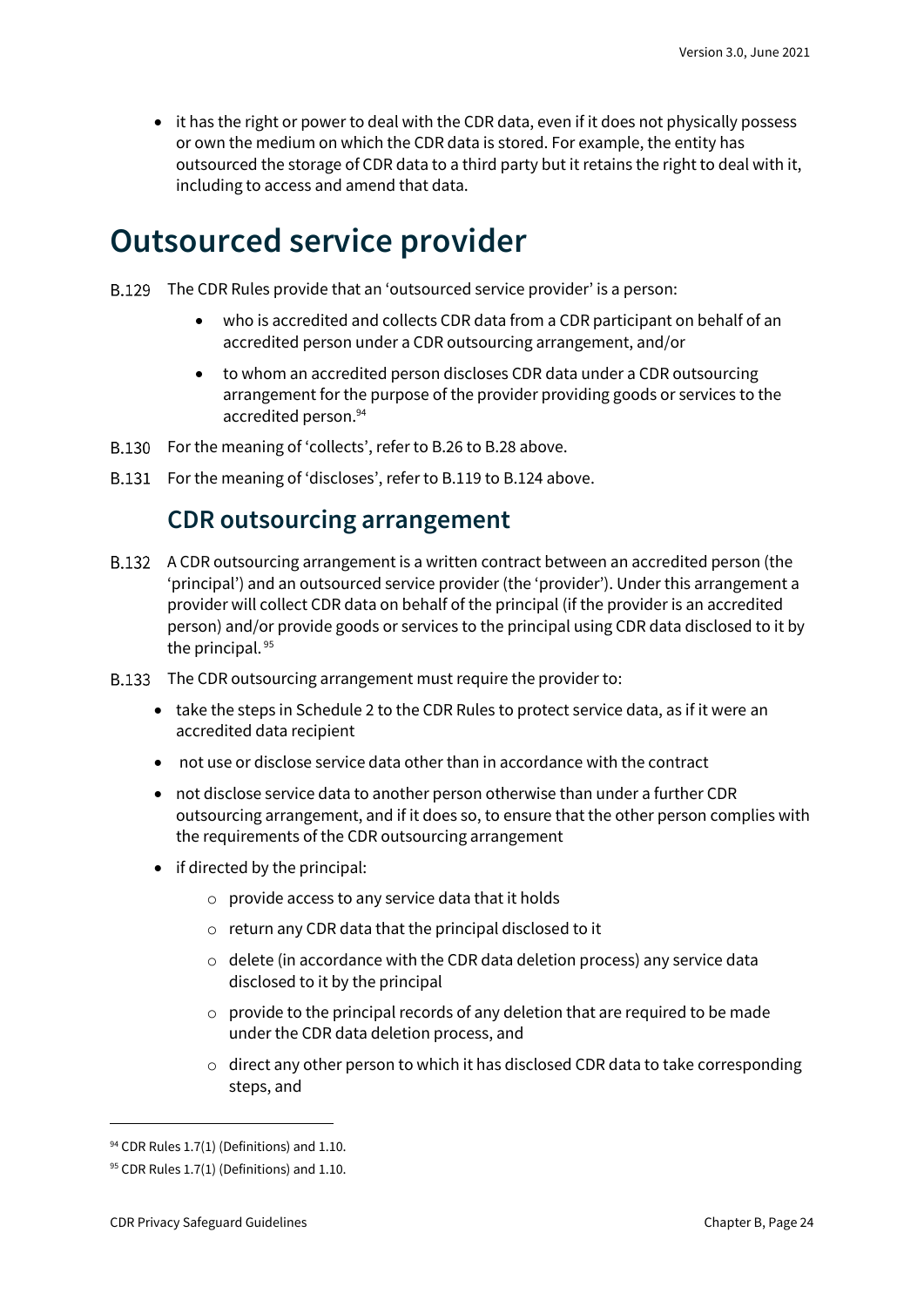- where the provider is to collect CDR data on the principal's behalf, not further outsource that collection.
- For information on the meaning of 'service data' in relation to a CDR outsourcing arrangement, see B.169 below.

### <span id="page-24-0"></span>**Purpose**

- A person is deemed to engage in conduct for a particular 'purpose' if they engage in the conduct for purposes which include that purpose, and where that purpose is a substantial purpose.<sup>96</sup>
- B.136 The purpose of an act is the reason or object for which it is done.
- There may be multiple purposes. If one of those purposes is a substantial purpose, a person is deemed to engage in conduct for that particular purpose.<sup>97</sup> This means that:
	- all substantial purposes for which a person holds CDR data are deemed to be a 'purpose' for which the person holds the data, and
	- if one purpose for a use of CDR data is direct marketing, and that purpose is a substantial purpose, the use is deemed to be for the purpose of direct marketing for the purposes of Privacy Safeguard 6.

## <span id="page-24-1"></span>**Reasonable, Reasonably**

- 'Reasonable' and 'reasonably' are used in the privacy safeguards and CDR Rules to qualify a test or obligation. For example, for CDR data to have a 'CDR consumer', at least one person must be identifiable or 'reasonably' identifiable from the CDR data or other information held by the relevant entity. 98
- 'Reasonable' and 'reasonably' are not defined in the Competition and Consumer Act or the Privacy Act. The terms bear their ordinary meaning, as being based upon or according to reason and capable of sound explanation.
- What is reasonable is a question of fact in each individual case. It is an objective test that has regard to how a reasonable person, who is properly informed, would be expected to act in the circumstances. What is reasonable can be influenced by current standards and practices.<sup>99</sup>
- An entity must be able to justify its conduct as 'reasonable'. The High Court has observed that whether there are 'reasonable grounds' to support a course of action 'requires the existence of facts which are sufficient to [persuade] a reasonable person',<sup>100</sup> and 'involves an evaluation of the known facts, circumstances and considerations which may bear

 $96$  Section 4F(1)(b) of the Competition and Consumer Act.

<sup>97</sup> Section 4F of the Competition and Consumer Act.

 $98$  Section 56AI(3)(c) of the Competition and Consumer Act.

<sup>99</sup> For example, *Jones v Bartlett* [2000] HCA 56, [57]–[58] (Gleeson CJ); *Bankstown Foundry Pty Ltd v Braistina* [1986] HCA 20, [12] (Mason, Wilson and Dawson JJ).

<sup>100</sup> *George v Rockett* (1990) 170 CLR 104, 112.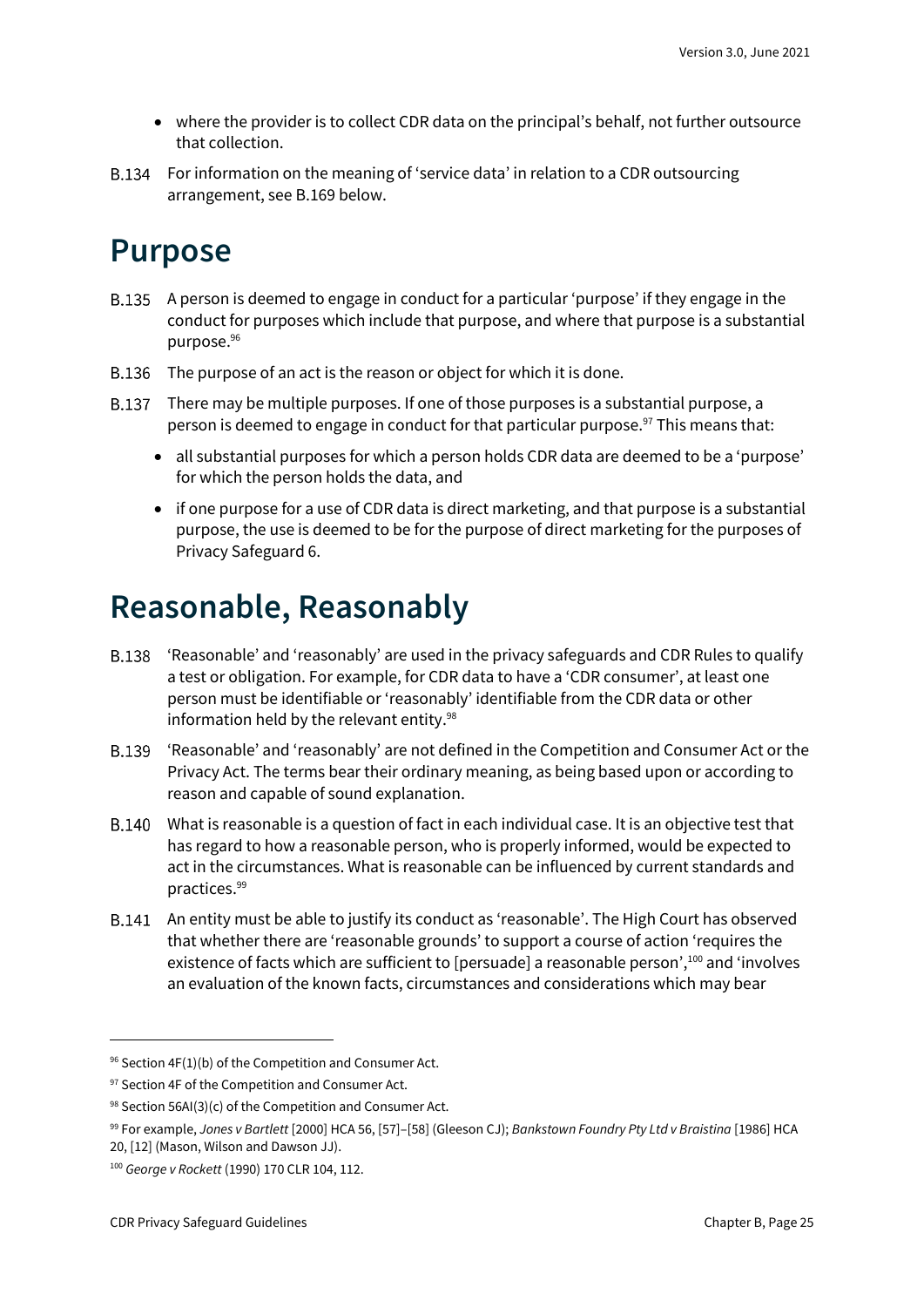rationally upon the issue in question'.<sup>101</sup> There may be a conflicting range of objective circumstances to be considered, and the factors in support of a conclusion should outweigh those against.

### <span id="page-25-0"></span>**Reasonable steps**

- References to 'reasonable steps' are used in the privacy safeguards and CDR Rules. An B.142 example is in Privacy Safeguard 11, which includes a requirement for data holders and accredited data recipients to take reasonable steps to ensure the quality of disclosed CDR data.<sup>102</sup>
- B.143 The 'reasonable steps' test is an objective test and is to be applied in the same manner as 'reasonable' and 'reasonably'.
- B.144 An entity must be able to justify that reasonable steps were taken.

### <span id="page-25-1"></span>**Redundant data**

- CDR data is 'redundant data' if the data is collected by an accredited data recipient under the CDR regime and the entity no longer needs any of the data for a purpose permitted under the CDR Rules or for a purpose for which the entity may use or disclose it under Division 5, Part IVD of the Competition and Consumer Act.<sup>103</sup>
- B.146 For further information on redundant data, including how to meet the obligation under Privacy Safeguard 12 to delete or de-identify redundant data, see [Chapter 12 \(Privacy](https://www.oaic.gov.au/consumer-data-right/cdr-privacy-safeguard-guidelines/chapter-12-privacy-safeguard-12-security-of-cdr-data-and-destruction-or-de-identification-of-redundant-cdr-data/)  [Safeguard 12\).](https://www.oaic.gov.au/consumer-data-right/cdr-privacy-safeguard-guidelines/chapter-12-privacy-safeguard-12-security-of-cdr-data-and-destruction-or-de-identification-of-redundant-cdr-data/)

## <span id="page-25-2"></span>**Required consumer data**

- CDR data is 'required consumer data' if it is required to be disclosed by a data holder to:
	- a CDR consumer in response to a valid consumer data request under CDR Rule 3.4(3), or
	- an accredited person in response to a consumer data request under CDR Rule 4.6(4).
- 'Required consumer data' for the banking sector is defined in clause 3.2 of Schedule 3 to the CDR Rules.<sup>104</sup>

<sup>101</sup> *McKinnon v Secretary, Department of Treasury* (2006) 228 CLR 423, 430 (Gleeson CJ & Kirby J).

<sup>102</sup> Se[e Chapter 11 \(Privacy Safeguard 11\)](https://www.oaic.gov.au/consumer-data-right/cdr-privacy-safeguard-guidelines/chapter-11-privacy-safeguard-11-quality-of-cdr-data/) for information about the obligations under Privacy Safeguard 11 (s 56EN of the Competition and Consumer Act).

<sup>103</sup> Section 56EO(2) of the Competition and Consumer Act. Note that this section also applies to designated gateways, however there are no designated gateways in the banking sector.

<sup>104</sup> Clause 3.2(3) of Schedule 3 to the CDR Rules sets out what CDR data will be neither required consumer data nor voluntary consumer data.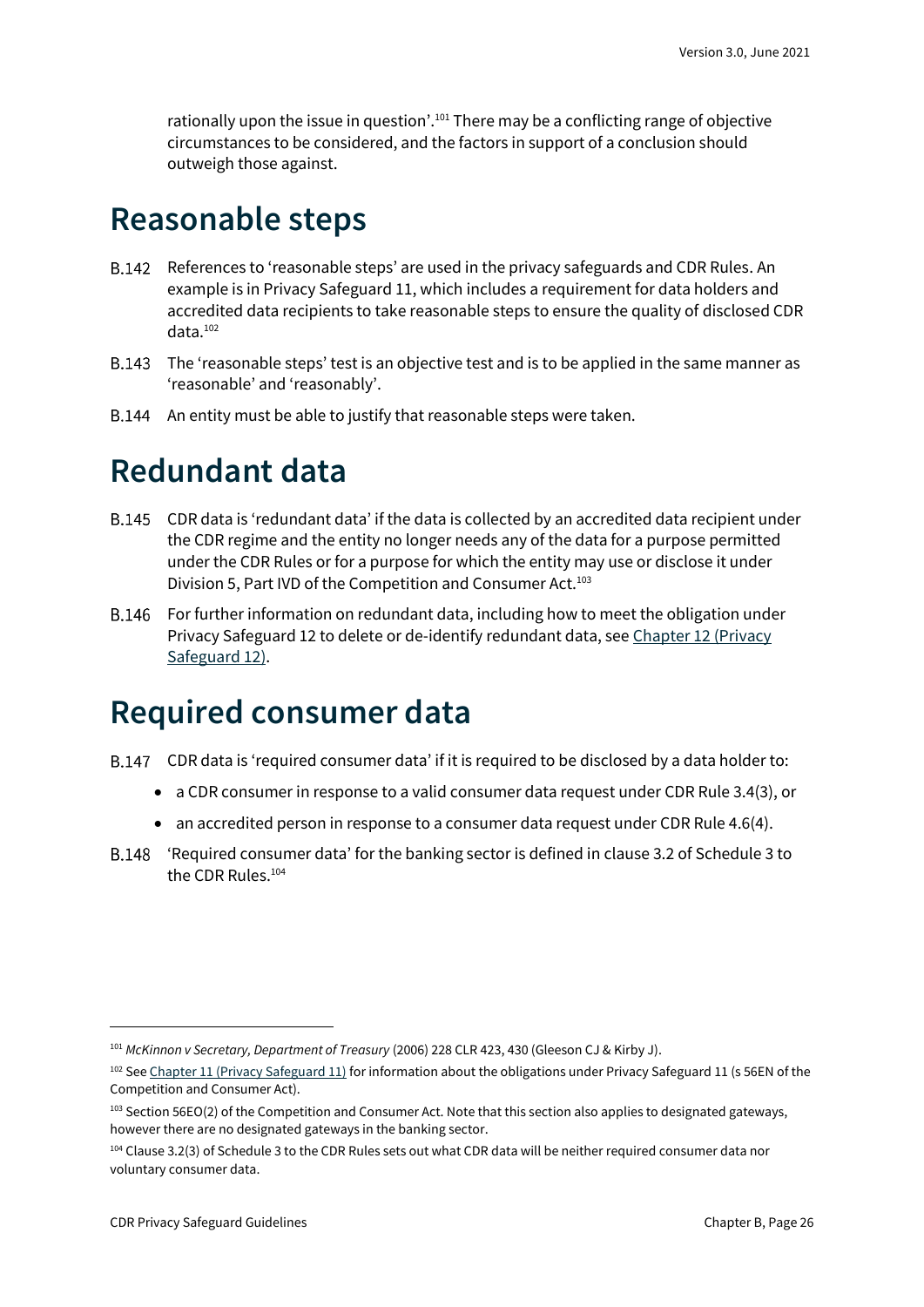## <span id="page-26-0"></span>**Required or authorised by an Australian law or by a court/tribunal order**

A number of the privacy safeguards and CDR Rules provide an exception if a CDR entity is 'required or authorised by or under an Australian law or a court/tribunal order' to act differently. For example, Privacy Safeguard 6 which prohibits the use or disclosure of CDR data by an accredited data recipient unless, for example, the use or disclosure is required or authorised by or under another Australian law or a court/tribunal order.<sup>105</sup>

### **Australian law**

- <span id="page-26-1"></span>'Australian law' has the meaning given to it in the Privacy Act. It means:
	- an Act of the Commonwealth, or of a State or Territory
	- regulations or any other instrument made under such an Act
	- a Norfolk Island enactment, or
	- a rule of common law or equity. $106$

### **Court/tribunal order**

- <span id="page-26-2"></span>B.151 'Court/tribunal order' has the meaning given to it in the Privacy Act. It means an order, direction or other instrument made by a court, a tribunal, a judge, a magistrate, a person acting as a judge or magistrate, a judge or magistrate acting in a personal capacity, or a member or an officer of a tribunal.<sup>107</sup>
- The definition applies to orders and the like issued by Commonwealth, State and Territory courts, tribunals and members, and officers. The definition includes an order, direction or other instrument that is of an interim or interlocutory nature.
- B.153 The reference to a judge or a magistrate acting in a personal capacity means that the definition applies to an order or direction issued by a judge or magistrate who has been appointed by government to an office or inquiry that involves the exercise of administrative or executive functions, including functions that are quasi-judicial in nature. An example is a judge who is appointed by Government to conduct a royal commission.

### **Required**

- <span id="page-26-3"></span>A person who is 'required' by an Australian law or a court/tribunal order to handle data in a particular way has a legal obligation to do so and cannot choose to act differently.
- The obligation will usually be indicated by words such as 'must' or 'shall' and may be accompanied by a sanction for non-compliance.

 $105$  And the accredited data recipient makes a written note of the use or disclosure. Section 56EI(1)(c) of the Competition and Consumer Act. Se[e Chapter 6 \(Privacy Safeguard 6\)](https://www.oaic.gov.au/consumer-data-right/cdr-privacy-safeguard-guidelines/chapter-6-privacy-safeguard-6-use-or-disclosure-of-cdr-data-by-accredited-data-recipients-or-designated-gateways/) for further information.

<sup>106</sup> Section 6(1) of the Privacy Act.

<sup>107</sup> Section 6(1) of the Privacy Act.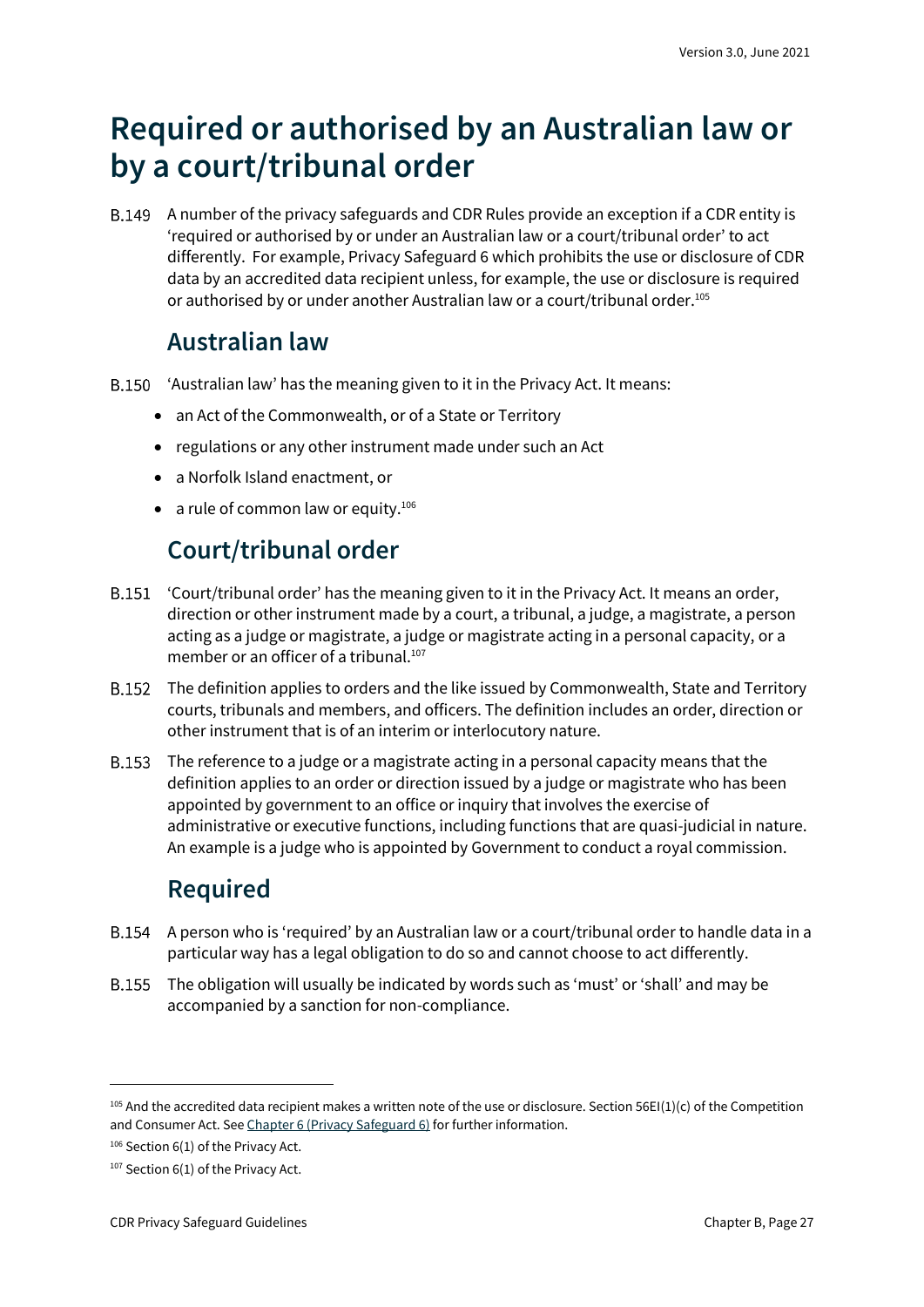### **Authorised**

- <span id="page-27-0"></span>A person who is 'authorised' under an Australian law or a court/tribunal order has discretion as to whether they will handle data in a particular way. The person is permitted to take the action but is not required to do so. The authorisation may be indicated by a word such as 'may' but may also be implied rather than expressed in the law or order.
- A person may be impliedly authorised by law or order to handle data in a particular way where a law or order requires or authorises a function or activity, and this directly entails the data handling practice.
- For example, a statute that requires a person to bring information to the attention of a government authority where they know or believe a serious offence has been committed<sup>108</sup> may implicitly authorise a person to use CDR data to confirm whether or not the offence has been committed, and then may require the person to disclose the data to the authority.
- An act or practice is not 'authorised' solely because there is no law or court/tribunal order prohibiting it. The purpose of the privacy safeguards is to protect the privacy of consumers by imposing obligations on persons in their handling of CDR data. A law will not authorise an exception to those protections unless it does so by clear and direct language.<sup>109</sup>

## <span id="page-27-1"></span>**Required or authorised to use or disclose CDR data under the CDR Rules**

- B.160 For data holders, certain regulatory provisions refer to situations where the data holder is or was 'required or authorised' to disclose the CDR data under the CDR Rules. For example, the requirement in Privacy Safeguard 13 to respond to a correction request applies where the data holder was 'earlier required or authorised under the CDR Rules' to disclose the CDR data.<sup>110</sup>
- For accredited data recipients, certain regulatory provisions refer to situations where the accredited data recipient is 'required or authorised' under the CDR Rules to use or disclose CDR data. For example, Privacy Safeguard 6 provides that an accredited data recipient must not use or disclose CDR data unless, for example, the use or disclosure is required or authorised under the CDR Rules.<sup>111</sup>

### **Required**

- <span id="page-27-2"></span>B.162 A data holder is 'required' to disclose required consumer data $^{112}$  under the CDR Rules:
	- in response to a valid consumer data request under CDR Rule 3.4(3), subject to CDR Rule 3.5, and

<sup>108</sup> For example, s 316(1) of the *Crimes Act 1900* (NSW).

<sup>109</sup> See *Coco v The Queen* (1994) 179 CLR 427.

<sup>110</sup> Section 56EP(1)(c) of the Competition and Consumer Act. Se[e Chapter 13 \(Privacy Safeguard 13\)](https://www.oaic.gov.au/consumer-data-right/cdr-privacy-safeguard-guidelines/chapter-13-privacy-safeguard-13-correction-of-cdr-data/) for further information.

<sup>111</sup> Section 56EI(1)(b) of the Competition and Consumer Act. Se[e Chapter 6 \(Privacy Safeguard 6\)](https://www.oaic.gov.au/consumer-data-right/cdr-privacy-safeguard-guidelines/chapter-6-privacy-safeguard-6-use-or-disclosure-of-cdr-data-by-accredited-data-recipients-or-designated-gateways/) for further information.

<sup>&</sup>lt;sup>112</sup> See paragraphs B.147 to B.148 for further information about 'required consumer data'.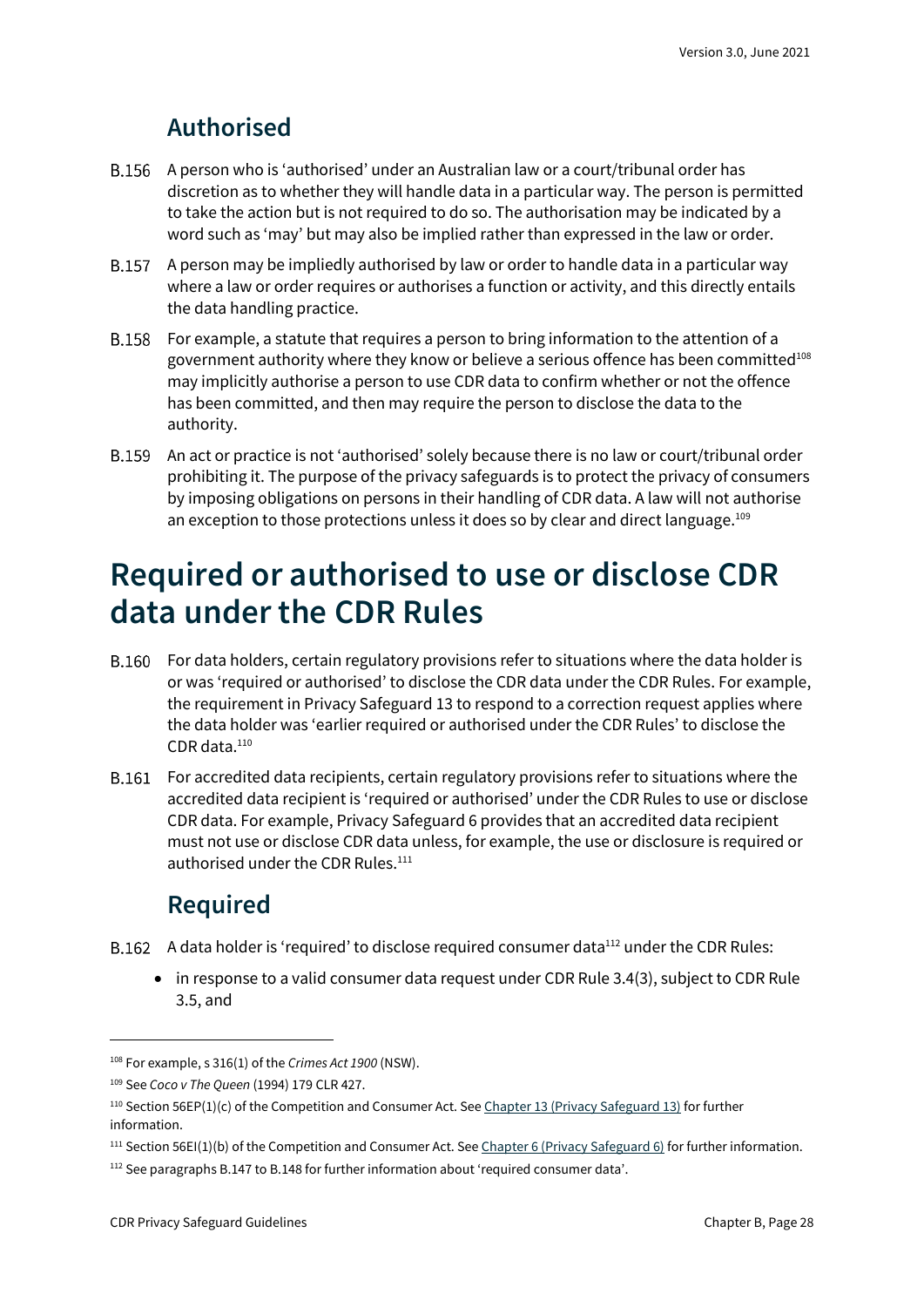- in response to a consumer data request from an accredited person on behalf of a CDR consumer under CDR Rule 4.6(4), subject to CDR Rules 4.6A and 4.7, where the data holder has a current authorisation to disclose the data from the CDR consumer.
- <span id="page-28-0"></span>An accredited data recipient is never 'required' to use or disclose CDR data under the CDR Rules.

### **Authorised**

- A data holder may be 'authorised' to disclose a consumer's CDR data to an accredited person by the relevant CDR consumer.<sup>113</sup> Such an authorisation must be in accordance with Division 4.4 of the CDR Rules.
- An accredited data recipient is 'authorised' to use or disclose CDR data under the CDR Rules in the circumstances outlined in CDR Rule 7.5. For information on the permitted uses or disclosures that do not relate to direct marketing, see [Chapter 6 \(Privacy Safeguard 6\).](https://www.oaic.gov.au/consumer-data-right/cdr-privacy-safeguard-guidelines/chapter-6-privacy-safeguard-6-use-or-disclosure-of-cdr-data-by-accredited-data-recipients-or-designated-gateways/) For information on the permitted uses or disclosures that relate to direct marketing, see [Chapter 7 \(Privacy Safeguard 7\).](https://www.oaic.gov.au/consumer-data-right/cdr-privacy-safeguard-guidelines/chapter-7-privacy-safeguard-7-use-or-disclosure-of-cdr-data-for-direct-marketing-by-accredited-data-recipients-or-designated-gateways/)

## <span id="page-28-1"></span>**Required product data**

- B.166 In the banking sector, 'required product data' means CDR data for which there are no CDR consumers, and which is:114
	- within a class of information specified in the banking sector designation instrument
	- about the eligibility criteria, terms and conditions, price, availability or performance of a product
	- publicly available, in the case where the CDR data is about availability or performance
	- product specific data about a product, and
	- held in a digital form.
- B.167 The privacy safeguards do not apply to required product data. $^{115}$

## <span id="page-28-2"></span>**Service data**

- 'Service data' refers to CDR data collected by or disclosed to an outsourced service provider under a CDR outsourcing arrangement, including any data directly or indirectly derived from such CDR data. 116
- For guidance regarding 'outsourced service providers' and 'CDR outsourcing B.169 arrangements', see B.129 to B.134.

<sup>113</sup> CDR Rule 4.5.

<sup>114</sup> Clause 3.1(1) of Schedule 3 to the CDR Rules.

<sup>&</sup>lt;sup>115</sup> Section 56EB(1) of the Competition and Consumer Act.

<sup>116</sup> CDR Rule 1.10(4).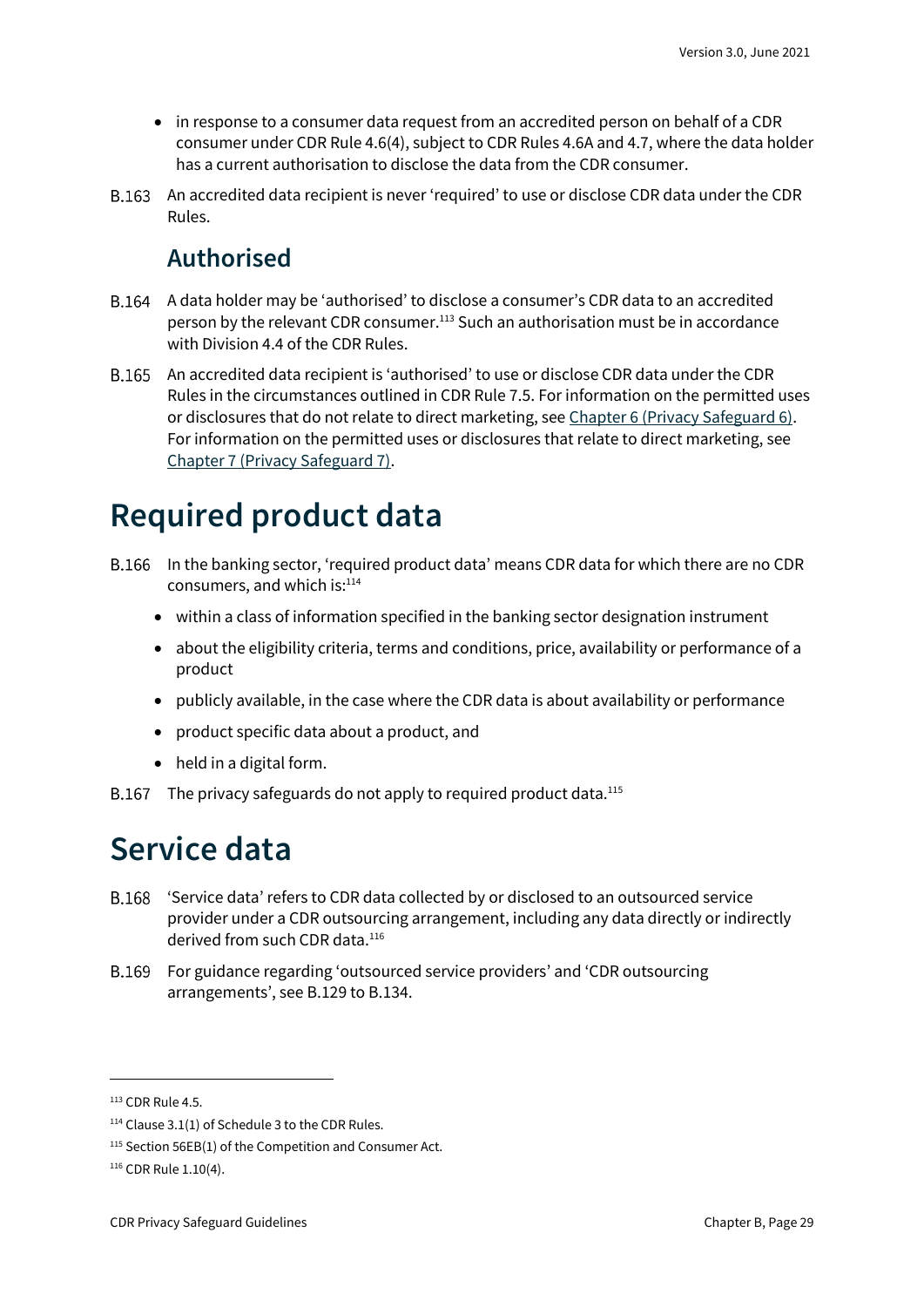### <span id="page-29-0"></span>**Use**

- B.170 'Use' is not defined in the Competition and Consumer Act or the Privacy Act. 'Use' is a separate concept from disclosure, which is discussed at paragraphs B.119 to B.124 above.
- B.171 Generally, an entity 'uses' CDR data when it handles and manages that data within its effective control. Examples include the entity:
	- accessing and reading the data
	- searching records for the data
	- making a decision based on the data
	- passing the data from one part of the entity to another
	- de-identifying data, and
	- deriving data from the data.
- B.172 In limited circumstances, providing CDR data to a third party (such as a cloud service provider) for limited purposes may be a use of data, rather than a disclosure (see paragraphs B.119 to B.124). However, such a provision of data will constitute a 'use' only if the data remains encrypted at all times, and the third party does not hold or have access to the decryption keys (on the basis that the third party would be technically unable to view or access the data at all times, and there would therefore be no disclosure).
- Whether the provision of CDR data constitutes a use or a disclosure needs to be considered carefully on a case-by-case basis, and depends on the specific technical arrangements in place with the third party. If the third party could access or view unencrypted data, for example, to maintain or provide its service, then the provision of data to that third party would constitute a disclosure, and a CDR outsourcing arrangement would be required (see paragraphs B.132 to B.134).

## <span id="page-29-1"></span>**Voluntary consumer data**

- 'Voluntary consumer data' is CDR data a data holder may disclose to a CDR consumer under CDR Rule 3.4(2) or to an accredited person under CDR Rule 4.6(2).
- For the banking sector, 'voluntary consumer data' is CDR data for which there is a CDR consumer that is:
	- not required consumer data, and
	- not specified in the CDR Rules as being neither required consumer data nor voluntary consumer data. 117
- An example of voluntary consumer data is 'materially enhanced information', which is excluded from a specified class of information under section 10 of the designation

<sup>117</sup> Clause 3.2(2) of Schedule 3 to the CDR Rules. Clause 3.2(3) of Schedule 3 to the CDR Rule sets out what CDR data will be neither required consumer data nor voluntary consumer data.